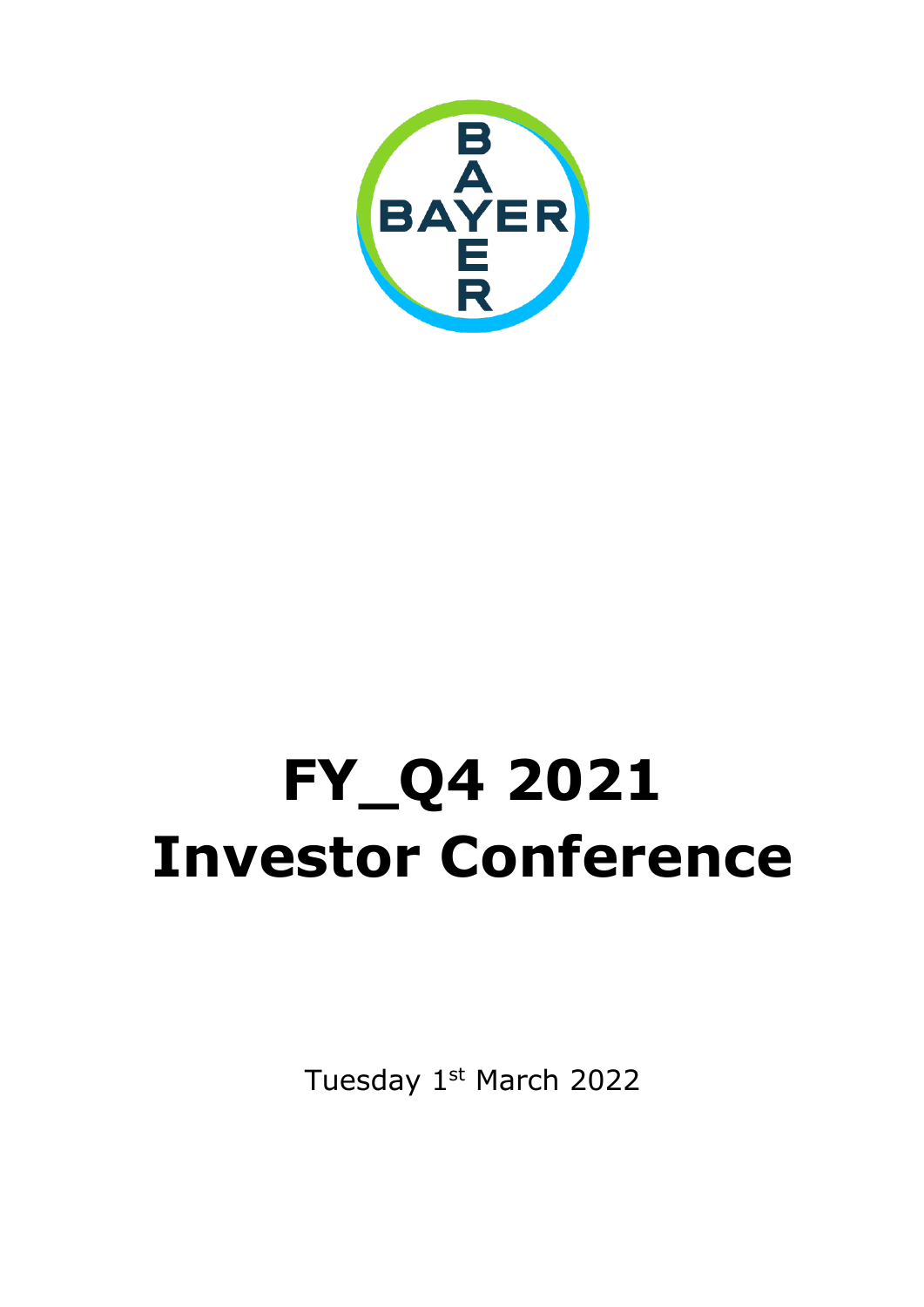#### **Operator**

Ladies and gentlemen, thank you for standing by. Welcome to the Bayer Investor Analyst Conference Call on the Full-year and Fourth Quarter 2021 Results. Throughout today's recorded presentation all participants will be a listen-only mode. The presentation will be followed by a question-and-answer session. If any participants have facility during the conference, please press the star key followed by zero on your telephone for Operator assistance.

I would now like to turn the conference over to Mr Oliver Maier, Head of Investor Relations of Bayer AG. Please go ahead, sir.

## **Welcome**

## Oliver Maier *Head of Investor Relations, Bayer AG*

#### **Greeting**

#### *Agenda*

Great. Thank you so much, Operator. Good afternoon and thanks for joining us today. I'd like to welcome all of you to our fourth quarter/full year 2021 conference call.

With me on the call today are Werner Baumann, our CEO and Wolfgang Nickl, our CFO. The divisions are represented by the responsible management Board members.

Slightly different layout for the fiscal year. Werner will begin today's call with the highlights

of 2021 and frame the year ahead of us. We will then have Rodrigo, Stefan and Heiko comment on the respective business performance and the divisional outlook for 2022. Wolfgang will wrap it up with an overview of the Group performance and outlook before we open up for the Q&A session.

As always, I would like to draw your attention to the cautionary language that is included in our [safe harbour](#page-22-0) statement as well as in all the materials that we have distributed today.

With that, I hand it over to you, Werner.

## **Business Update**

Werner Baumann *Chief Executive Officer, Bayer AG*

### **Introduction**

Alright, thanks, Oliver, and good afternoon, ladies and gentlemen. It's my pleasure to welcome you to our conference call. Before we go into the business performance, let me start with what is certainly top-of-mind for all of us.

#### *Geopolitics – Russia's invasion of Ukraine*

With the Russian invasion of Ukraine, the geopolitical order is shaken, and we are deeply shocked and concerned by what is happening to the Ukrainian people. This war is no less than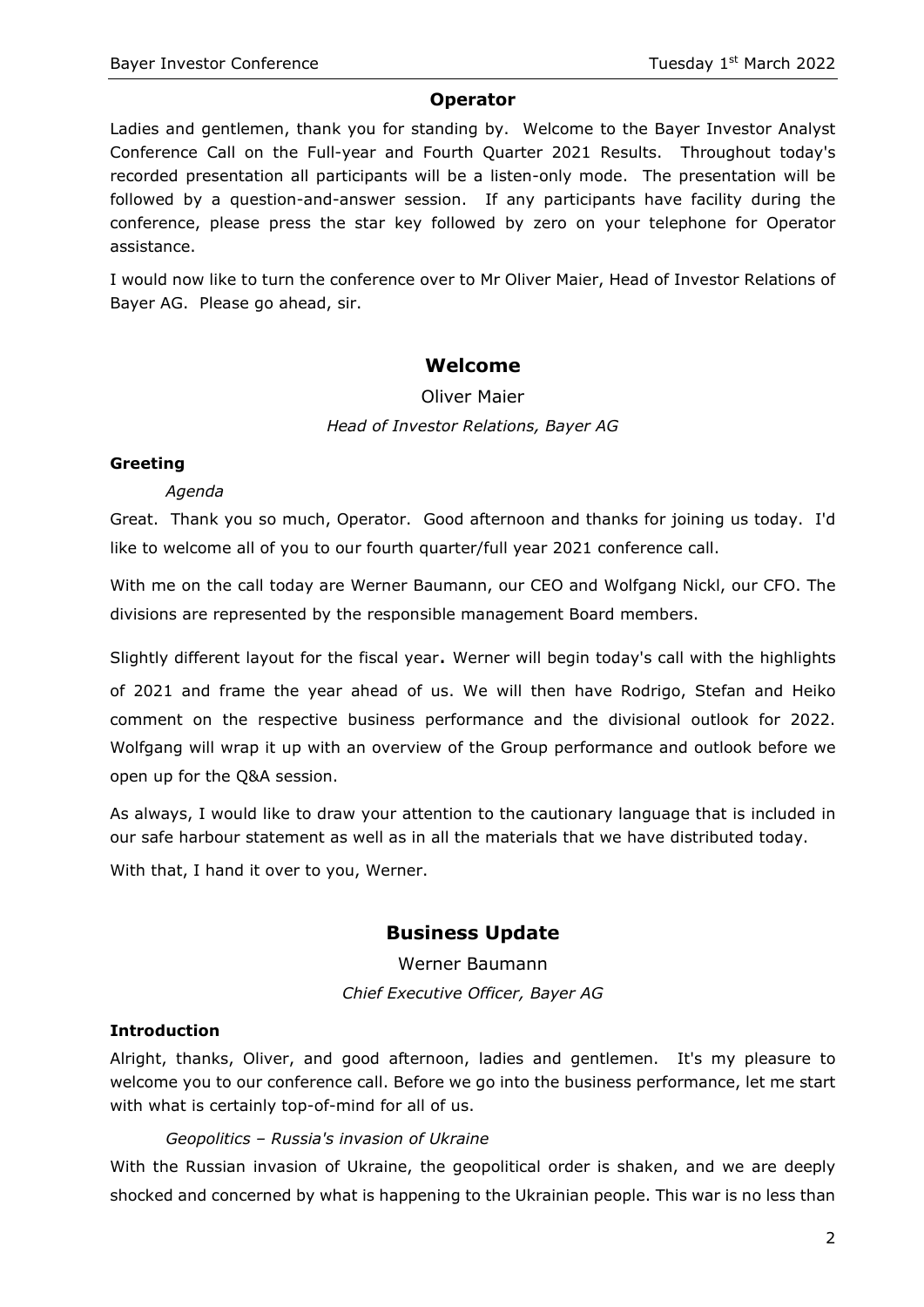a threat to our freedom and democracy and we as Bayer condemn in the most vigorous way this Russian attack. While we hope that concerted political action will help to improve the situation as soon as possible, we, as a company try to step up as a reliable partner and a good corporate citizen through our vision, "Health for all – Hunger for none."

Of course, the safety of our employees is now our top priority, and we are taking all appropriate measures to protect our 700 colleagues in Ukraine. At the same time, we are doing everything we can to further ensure supply of our products to the civilian population, including medicines and agriculture products to safeguard food supplies. And, of course, we are prepared to step up our humanitarian help, the financial support and donations of our medical products as we have shown during the COVID pandemic.

Now there is certainly no smooth transition but let me take a step back and comment on some key macro factors relevant for our business last year.

#### **Key Macro Factors**

We saw particularly favourable agriculture market dynamics with high soft commodity prices and tight global supply leading to increased levels of glyphosate prices. In Pharma, elective treatments increased again, after COVID-19 restrictions in 2020 and for Consumer Health, we saw continued growing demand for preventive health solutions.

On the downside, we noted increasing inflationary pressure and volatility of global supply chains across industries.

#### *Roundup litigation – US Supreme Court, Hardeman case*

Let me also provide a very brief update on the status of the glyphosate litigation.

In December the US Supreme Court requested the views of the Solicitor-General in the Roundup Hardeman case. Notwithstanding what the brief concludes, there are two potential outcomes. If the Supreme Court decides to review the Hardeman case after input from the Solicitor-General and finally rules in our favour, this will effectively end the glyphosate litigation.If the Supreme Court denies accepting the case for review or finally rules against us, we will activate the voluntary claims administration programme in our five-point plan to help bring closure to the litigation.

From a financial point of view, we have incorporated this specific scenario already into our provisions in 2021.

Now, let's move on to our business performance.

#### **Setting the Stage for Future Growth**

#### *Strong sales growth momentum*

I'm very pleased to share that we have over-achieved our updated guidance that we communicated with our Q3 earnings release. While 2021 started as a transitional year for Bayer, we ended 2021 with strong momentum that provides an excellent base for further growth and earnings expansion in 2022.

#### *Crop Science – achieved record sales*

Overall, and supported by a positive market environment, we did much better than expected at the beginning of the year. We substantially increased our top-line by 9% with strong contributions from all divisions. Crop Science strengthened its market position with market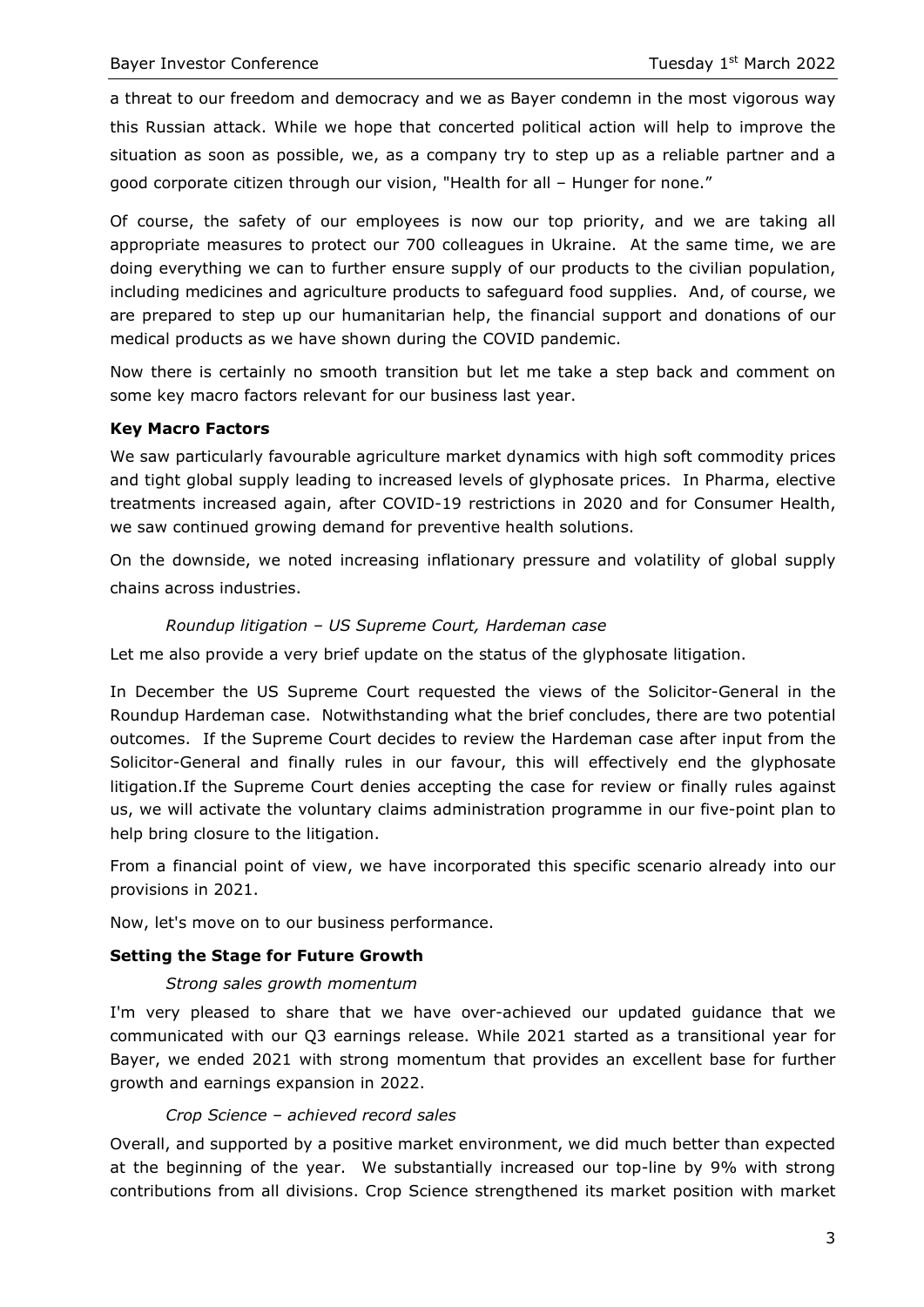share gains specifically in Corn and continued expansion in Fungicides. We also saw strong price increases across the board, particularly for our glyphosate-based products, driven by tight global supply.

#### *Pharma – strong volume expansion*

Pharmaceuticals generated another year of healthy growth for our key products EYLEA and Xarelto, despite the first impacts from volume-based procurement in China for Xarelto.

We also re-entered the US market in cardiology and saw pleasing contributions from our launch products.

#### *Consumer Health – strong, above market growth*

Consumer Health delivered industry-leading growth across regions and categories with a focus on excellence and execution and innovation. The substantial volume growth, strong pricing performance and the contributions from our ongoing performance programmes contributed positively and more than offset inflationary pressure and cost normalisation after an exceptional 2020, while enabling us to invest in launches and innovation.

However, still reported performance in euro was held back as we faced significant foreign exchange headwinds of roughly €1 billion in top-line and approximately €500 million in bottom-line.

Now, let's look at innovation which is key for our future growth.

#### **Innovation**

We have made significant progress in our innovation agenda and are looking ahead to a promising 2022.

#### *Key Pharma R&D developments in Q4 2021*

For Pharmaceuticals, we have achieved important approvals and are in the commercialisation stage for our new products, resulting in a very much de-risked late-stage pipeline. For our new products – Nubeqa, Kerendia and, Verquvo – we see ongoing strong launch momentum and plan further rollout in 2022. To that end, we just recently received the approval to market Kerendia in the European Union. And just a week ago, for our prostate cancer drug Nubeqa, we did raise our peak sales expectation from more than €1 billion to now more than €3 billion.

We also made great progress on our early-stage pipeline with our cell and gene therapy platform and strengthened our drug discovery capabilities with the acquisition of Vividion Therapeutics.

For our number one product Xarelto, we saw the positive patent court ruling confirming our once-daily administration patent in the EU. With that, we will now have extended exclusivity until 2026 in Europe for our most important pharma product. This complements the 2027 exclusivity extension we already achieved in the US.

#### *Crop Science Division – R&D pipeline*

In Crop Science, we successfully commercialised hundreds of next-generation of corn and soybean seed products and advanced short-stature corn. We also made significant progress on our digital platform including the successful launch of our carbon farming initiative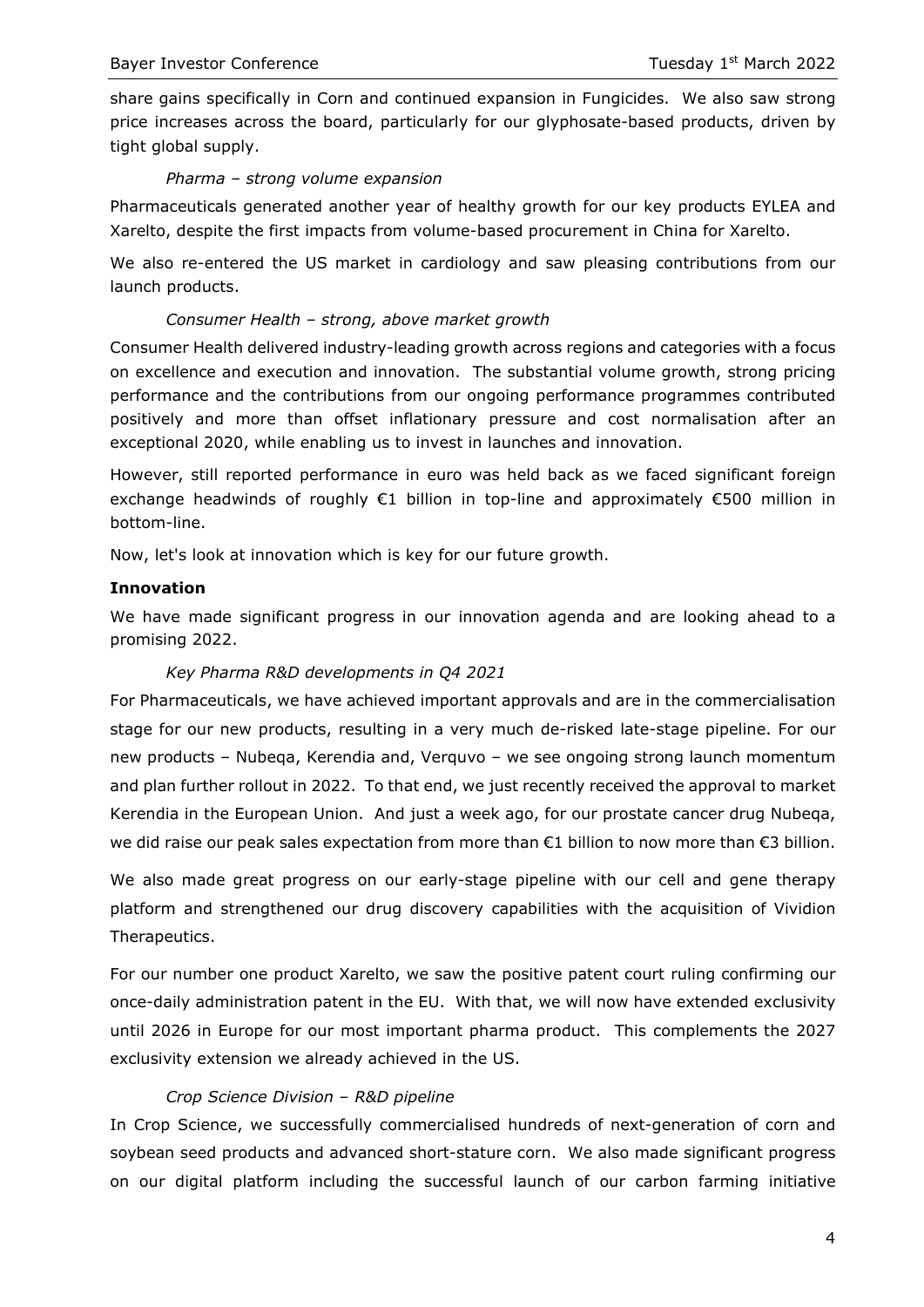expansion of our Orbia digital Ag marketplace in Brazil and entered into important collaboration agreements with Microsoft and other external partners.

#### *Consumer Health Division – accelerating growth with innovation*

In Consumer Health, we saw successful launches of Bepanthen dry skin and AleveX topical pain as well as regulatory clearance for the 2022 Rx-to-OTC switch of Astepro in the US, the first and only steroid-free nasal decongestant in the market.

We also made significant progress regarding our sustainability goals and the sustainable development of our businesses.

In Crop Science, we are advancing carbon farming, a completely novel field of business which financially rewards farmers for adopting practices that improve carbon sequestration into the soil. In Pharmaceuticals, we enable access to modern contraceptives by investing more than €400 million into facilities in Costa Rica and Finland. In Consumer Health, we are investing €100 million to make our products more sustainable. We intend to make the packaging for all our consumer products recyclable or reusable by 2030.

Looking ahead, we are focussed on carrying the strong business momentum to 2022, translating into growth and earnings expansion. We expect that momentum to be significantly skewed towards the first half of the year.

On the downside, we anticipate inflationary cost pressures to persist and supply chains to remain stretched resulting in a very volatile price situation across industries. Also, our plan assumed a stable geopolitical environment in Eastern Europe, which meanwhile changed dramatically. We will closely monitor and mitigate these risks to the extent possible.

For our innovation activities, we expect further important news flow across divisions in our Leaps entity in 2022, including the news we shared with you ten days ago, on the ARASENS data for Nubeqa. Looking forward to keeping you updated. Stefan will also outline the major pipeline in Pharma and the catalysts we are seeing for the coming year.

I would also take the opportunity to welcome Rodrigo Santos for his first earnings call. It's great to have Rodrigo on the team as a successor to Liam, and the business is off to a good start and a bright future under his leadership.

And now, over to you, Rodrigo.

## **Crop Science Division**

Rodrigo Santos *President, Crop Science Division, Bayer AG*

#### **Division Overview**

Thank you, Werner, and thanks to all of you joining us today. I'm really excited to begin by sharing some excellent results from this past year.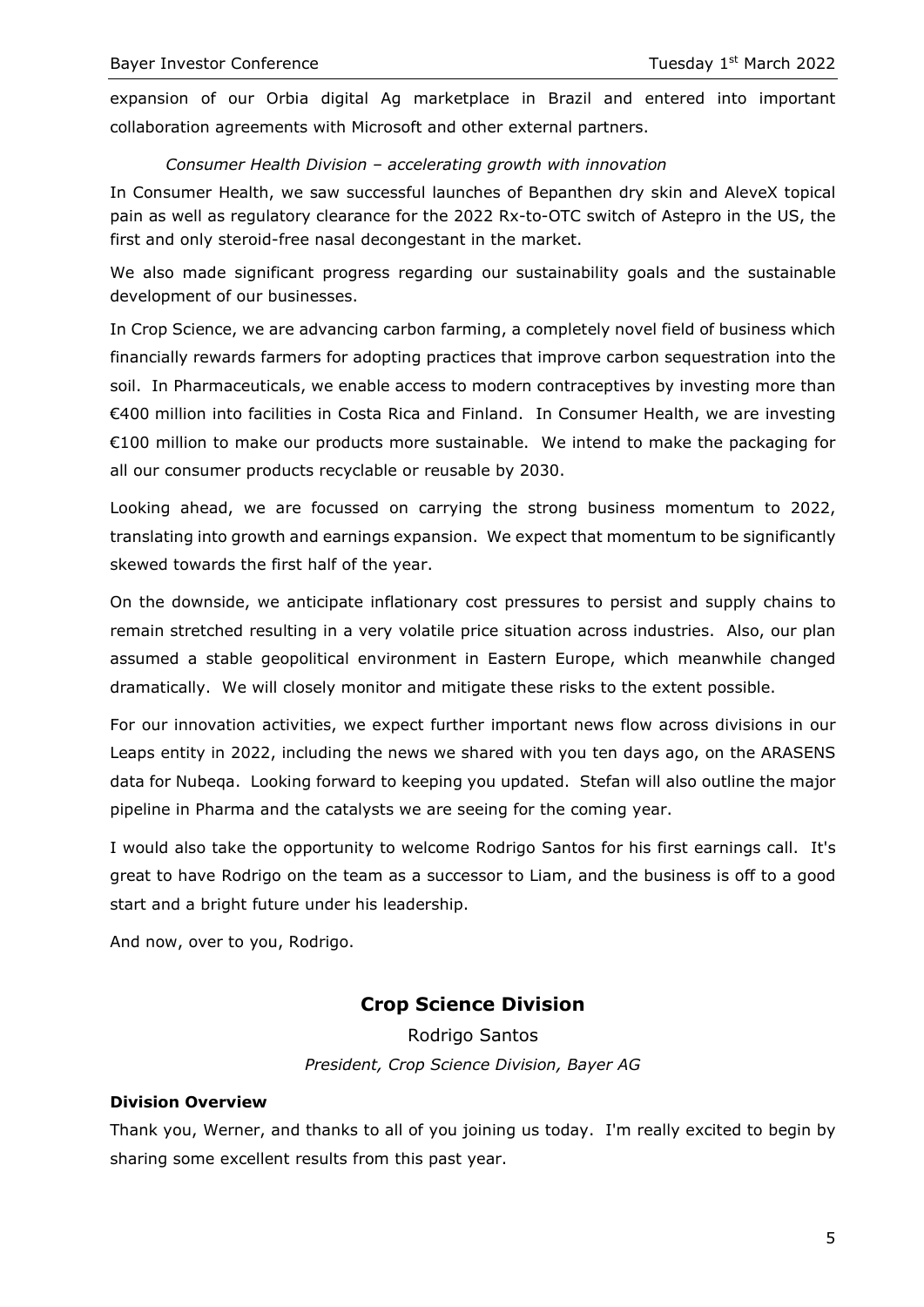We saw great progress in our pipeline, and in our digital farming solutions, well aligned with our objective to transform agriculture for a more sustainable future. At the same time, we clearly demonstrated the performance of a market leader with share gain in corn seeds and traits in key markets, such as Brazil and Argentina, and taking the number one ranked position in the US. This was supported by the launch of new hybrids and our next-generation and industry-first RNAi-based corn rootworm trait as part of the VTPRO4 offering in Brazil.

In soybeans, we launched Intacta 2 Xtend with more than 800.000 acres in the first year in Brazil and expect it to grow to 6 million acres in the next season. Meanwhile, in North America, we reached  $\sim$ 16 million acres with XtendFlex in its first year of commercialisation, successfully defending our position as the number one soybean weed control system in North America.

#### *Continued innovation resulted in record sales*

So, I'm pleased to share that the combination of innovation and disciplined execution resulted in record sales for Crop Science in 2021 with growth across all regions and all business units. The 11.1% sales growth was driven by higher prices for our herbicides coupled with continued expansion in fungicides as well as by market share gains in corn and stronger pricing and volume gains in soybean seed and traits.

This performance combined with our ongoing efficiency measures more than offset cost inflation as well as negative currency effects of €387 million. This led to a 4% overall increase in EBITDA before special items, with a margin of 23.2% or 24.3% at prior year currency rates – consistent with our guidance for the year.

As we move to 2022, we have two primary objectives: to continue to perform and transform at the same time. With these results and this innovation at our back, combined with high commodity prices, we see strong momentum moving into 2022.

#### **Outlook**

As a result, we are guiding to a 7% sales growth and an EBITDA before special items margin of 25-26%. Overall, earnings growth is expected to come from stronger prices, share gains and new efficiency measures which are expected to more than offset continued inflationary cost pressures, particularly in crop protection where we, like the rest of the industry, are experiencing unprecedented supply chain challenges.

Given these cost pressures and the value our high-performance products create, we expect pricing to be the primary contributor to our sales growth for the year. Roughly half of that pricing growth is expected to come from herbicides, and about half from corn seeds & traits and the rest of our crop protection portfolio. The annual refresh of our corn seed portfolio and upgrades to the next-generation technologies in fungicides like Fox Xpro, enable that growth with 6-7% price increases globally. While volume is not expected to be as significant as pricing, we do expect share gains in corn and a strong demand for fungicides to contribute to our overall growth. In our models, we expect herbicide prices to be higher in the first half of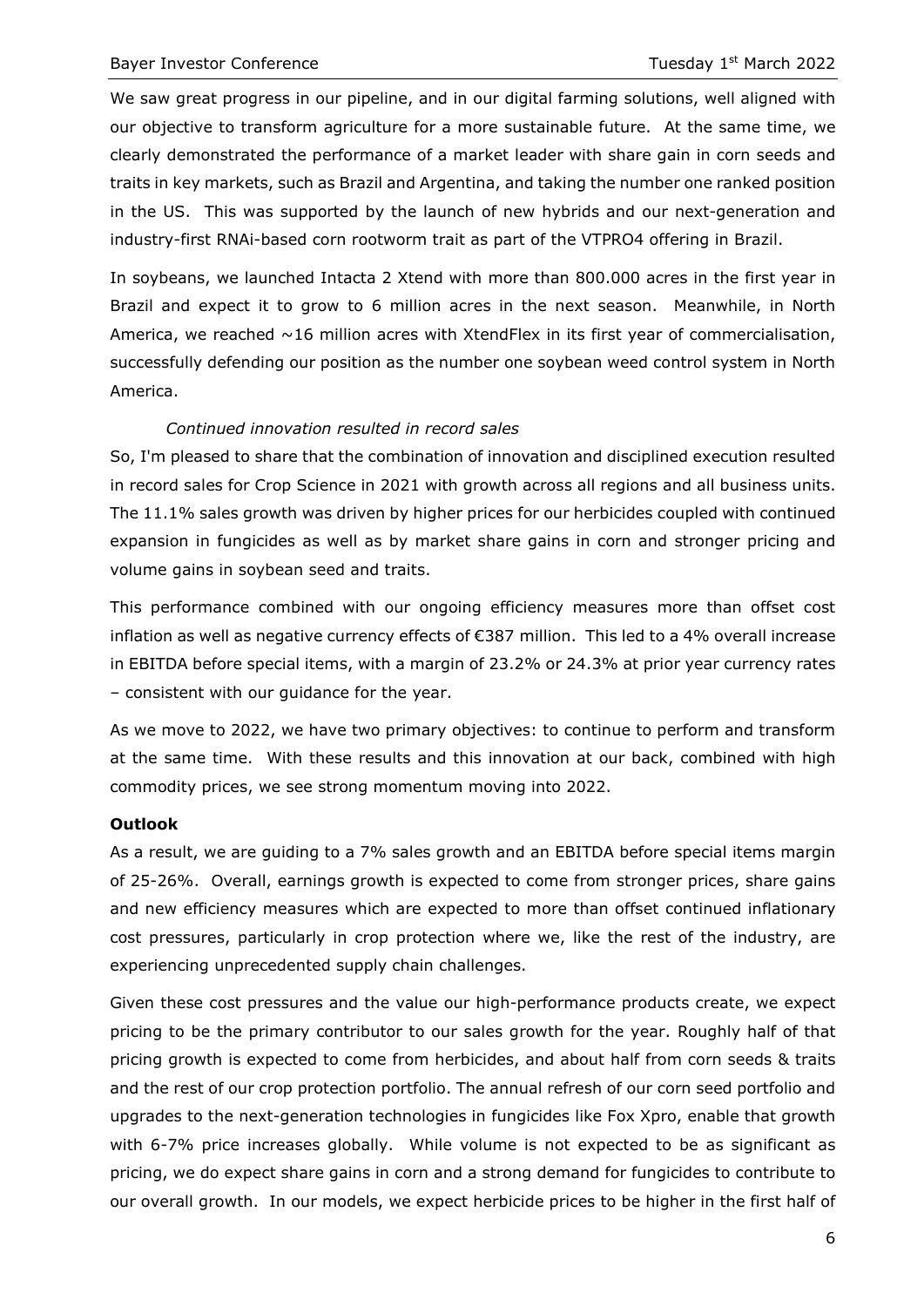2022, and lower in the second half with possible improvements of the global supply of glyphosate.

This trend influences our total outlook with our total sales growth rate expected to be above 7% for the first half and below that level for the second half of the year. Similarly, our EBITDA before special items margin is expected to expand strongly in the first half and compress in the second half on the path to 25-26% for the full-year.

This year, however, is not expected to be without challenges. Our growth outlook in this plan is constrained by potential competitive dynamics and some regulatory uncertainty, plus some potential supply challenges across all our crop protection portfolio. Agriculture has always had challenges and always will. But as the market-leader in this business, our organisation will focus on maximising the opportunities that innovation provides while working to minimise the risks.

I look forward to updating you on our performance against this plan – and our ongoing efforts to transform agriculture in the year ahead.

With that, I'll hand over to Stefan to share an update on the Pharma business.

## **Pharmaceuticals Division**

Stefan Oelrich *President, Pharmaceuticals Division, Bayer AG*

#### **Pharmaceuticals**

#### *Strong volume expansion*

Thank you, Rodrigo, I'm more than happy to do that, and good afternoon, everyone. Bayer Pharmaceuticals' topline saw a strong recovery in 2021 after COVID-19 limited our patients' ability to get their medications in the prior year. Sales grew 7%, slightly above our upgraded guidance from August, driven by higher volumes that were up by 9%.

Around 60% of this increase came from our two flagship products. EYLEA sales improved by 19%, driven by a double-digit increase across all regions, which was also supported by continuously growing adoption and higher shipments of the pre-filled syringes that were launched in 2020. Also, our biggest single sales contributor Xarelto showed a strong performance in 2021, growing 6% year-on-year. A healthy volume trend more than offset lower prices from volume-based procurement reductions in China, which started to take effect in September 2021 and were implemented in all provinces by October.

Concluding my comments on last year's key top-line drivers, Adalat and Adempas, both achieved around 20% growth in 2021. For Adempas this included a one-time milestone payment of €190 million that came in the fourth quarter driven by its strong market momentum that led to more than \$1 billion in market sales in 2021. With this, we have reached the final sales threshold that triggers milestone payments related to this product.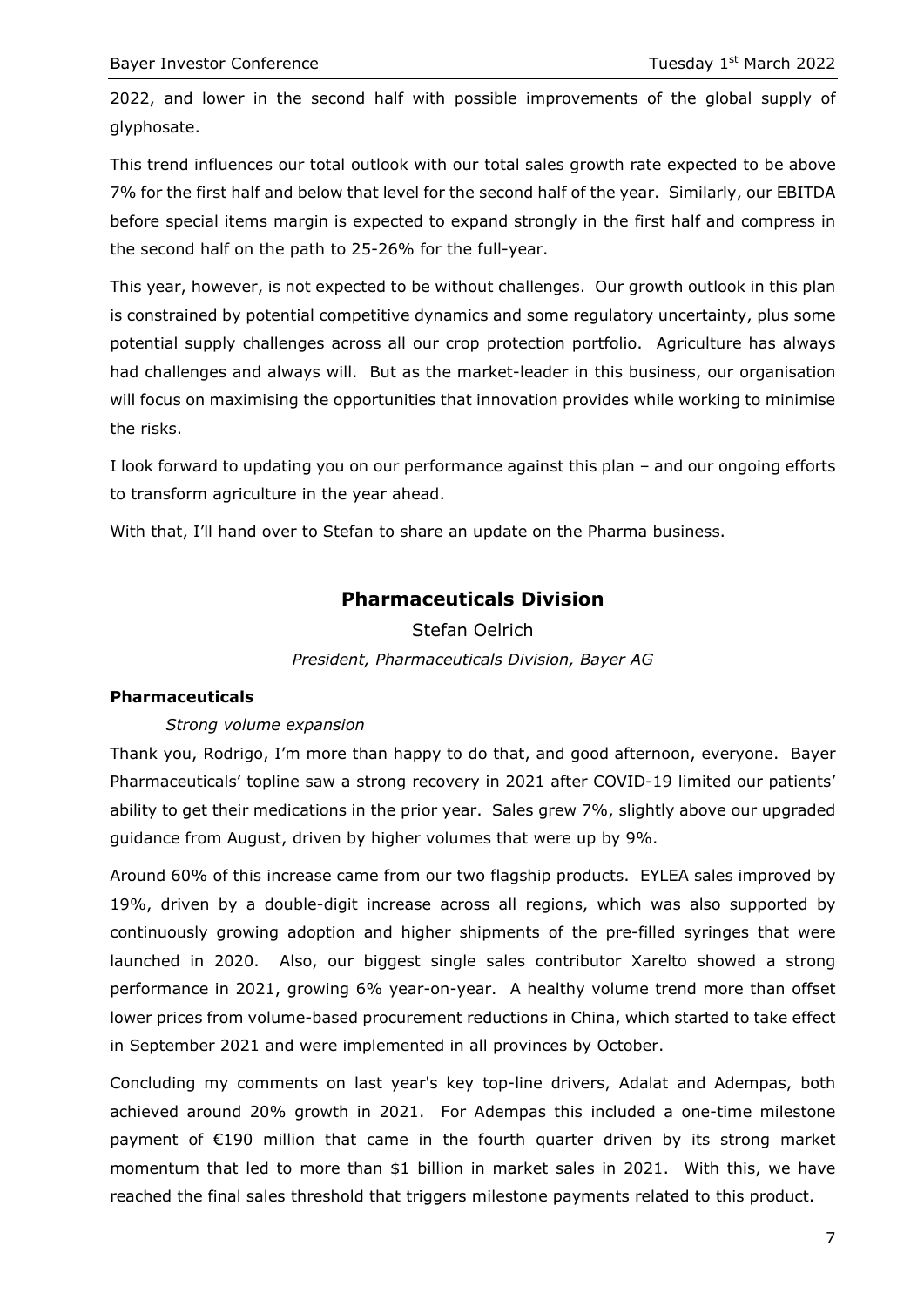#### *Kerendia – successfully launched*

Looking at our late-stage assets, we successfully launched Kerendia in the United States last September. Despite limited ability to reach healthcare providers during the COVID-19 pandemic, we are excited to report a launch uptake that is in line with other successful cardiovascular medicines that have been introduced in the US market, and we do expect this trend to continue.

Only recently, the American Diabetes Association updated their guidelines with an 'A' recommendation for the use of Kerendia for patients with chronic kidney disease who are at an increased risk for cardiovascular events or chronic kidney disease progression.

#### *Verquvo – continued successful rollout*

We also continue to make good progress on the rollout of Verquvo in the treatment of heart failure with reduced ejection fraction, following last year's approval in the US, Japan and the EU.

#### *Nubeqa – continued rollout*

The continued rollout of our prostate cancer drug Nubeqa was particularly successful, generating sales of €219 million in 2021. In the second year after market launch it is already one of our top 15 products. This strong performance is the result of Nubeqa's unique clinical profile which was impressively confirmed by a consistent set of strong efficacy and tolerability data from Nubeqa's second successful phase III ARASENS trial released two weeks ago.

#### *Strong EBITDA of €5.8 billion*

With an EBITDA before special items of  $\epsilon$ 5.8 billion, equivalent to a margin of 31.5%, we also delivered on our earnings guidance in 2021. As already stressed last year, 2020 margin was a tough comparison in the first place, as it benefited significantly from cost containment we had initiated in the face of the evolving COVID-19 pandemic. Also, higher investment into innovation and marketing of new products weighed on profitability in 2021.

#### **Outlook**

For 2022, we expect to grow divisional sales by 3-4%. We see new launches increasingly contributing to top-line and expect EYLEA to continue playing out its market-leading position with mid-single-digit percent growth this year. Overall, sales growth in the division is expected to exceed by far the VBP pricing headwinds we are facing in China for Xarelto and Adalat this year. Please be reminded that Xarelto sales in 2021 only included four months of adverse impact from China VBP but they will fully materialise in this year. Going forward, while Xarelto is expected to continue growing in our largest region, Europe, we are facing a more heterogeneous development in other regions, mainly due to softer pricing as well as ending exclusivity.

Closing my comments on VBP in China, Adalat is likely to see first impact by the second half of this year.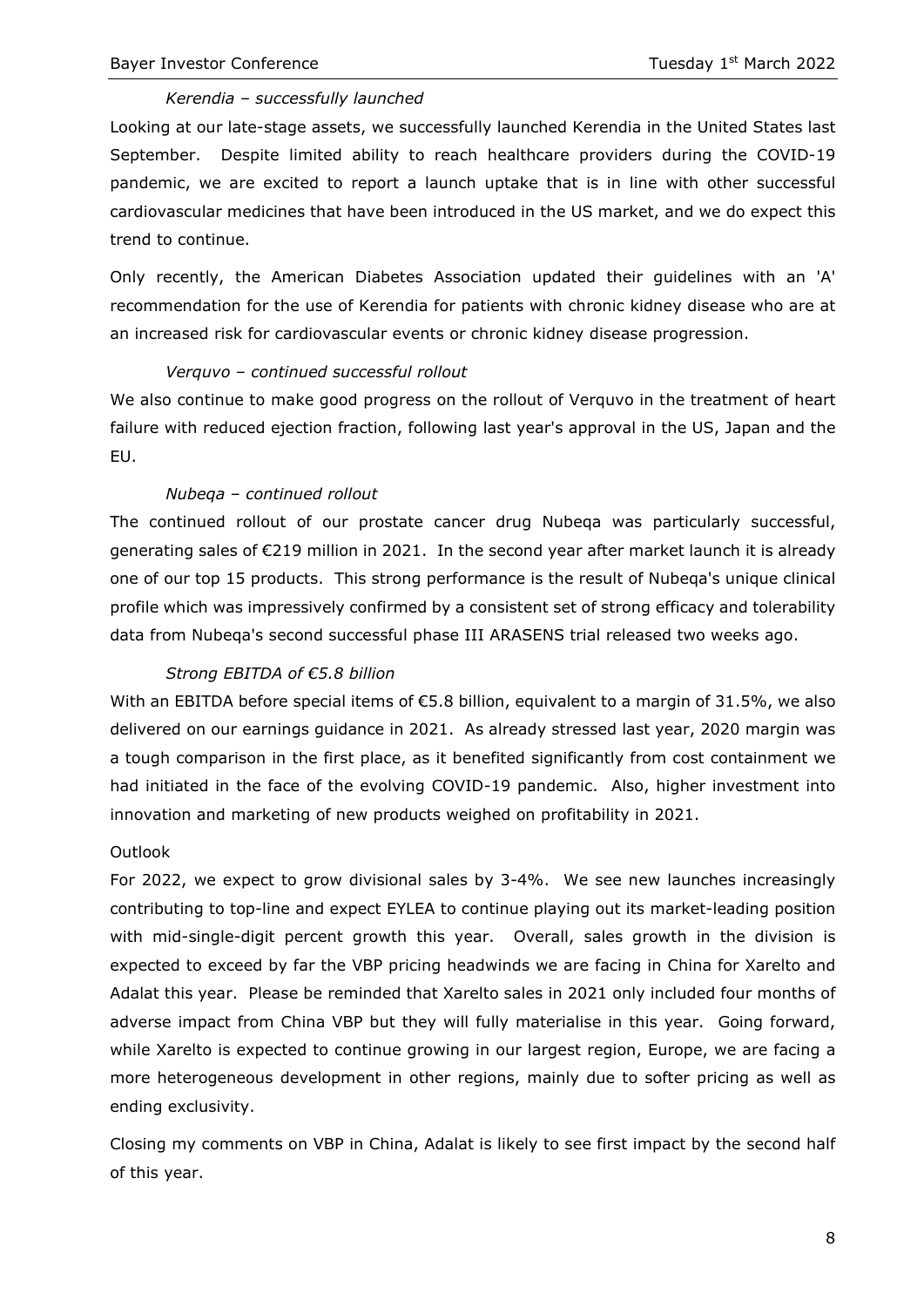#### **Pipeline News**

In terms of late-stage pipeline news flow, we've kicked-off the year strongly with a second set of very positive clinical phase III data from Nubeqa's ARASENS trial and the EU approval for Kerendia. Continuing the loss dynamics of our late-stage pipeline assets and getting Nubeqa submitted for the indication extension in metastatic hormone-sensitive prostate cancer is one of our key priorities this year.

For EYLEA, we are currently running two phase III studies with an 8 mg formulation with the objective to potentially prolong injection interval and improve patient convenience while keeping superior efficacy. Data from these studies are expected to deliver results in the second half of this year. On top of this, our Factor XI programme will be phase III decisionready this year with a highly competitive profile that could eventually be leading in the class. Targeting factor XI in the anticoagulation pathway promises a novel and disruptive route to decouple prevention from cardiovascular risks from bleeding risks. In addition, it could offer options to patients for which treatments are not available at all today.

In the early phase of our pipeline, we may see news this year that have the potential to be transformative in fighting Parkinson's disease, an area of utmost clinical need. With BlueRock's stem cell-based therapy candidate DA01, we're developing a treatment that uses authentic dopaminergic neurons to re-enervate the affected regions of the human brain and reverse the degenerative process. We have included a total of seven patients in this potentially ground-breaking procedure and expect interim data from this study in this year's second half.

The ongoing investment into technologies as well as our progress in advancing our pipeline from early- to late-stage to launches and rollouts reflect a consistent execution of our strategy to generate sustainable long-term growth. At the same time, our ambition is to maintain attractive returns. With an EBITDA margin goal of around 32% before special items for this year, we're committed to deliver on both ends, supported by a stringent cost management and a reallocation of resources.

And now, it's Heiko's turn to update you on Consumer Health.

## **Consumer Health Division**

Heiko Schipper *President, Consumer Health Division, Bayer AG*

#### **Consumer Health**

*Strong, above market growth*

Alright. Thank you, Stefan, and good afternoon, everybody. It's a pleasure for me to go into Consumer Health performance in 2021 and also share you our outlook for 2022.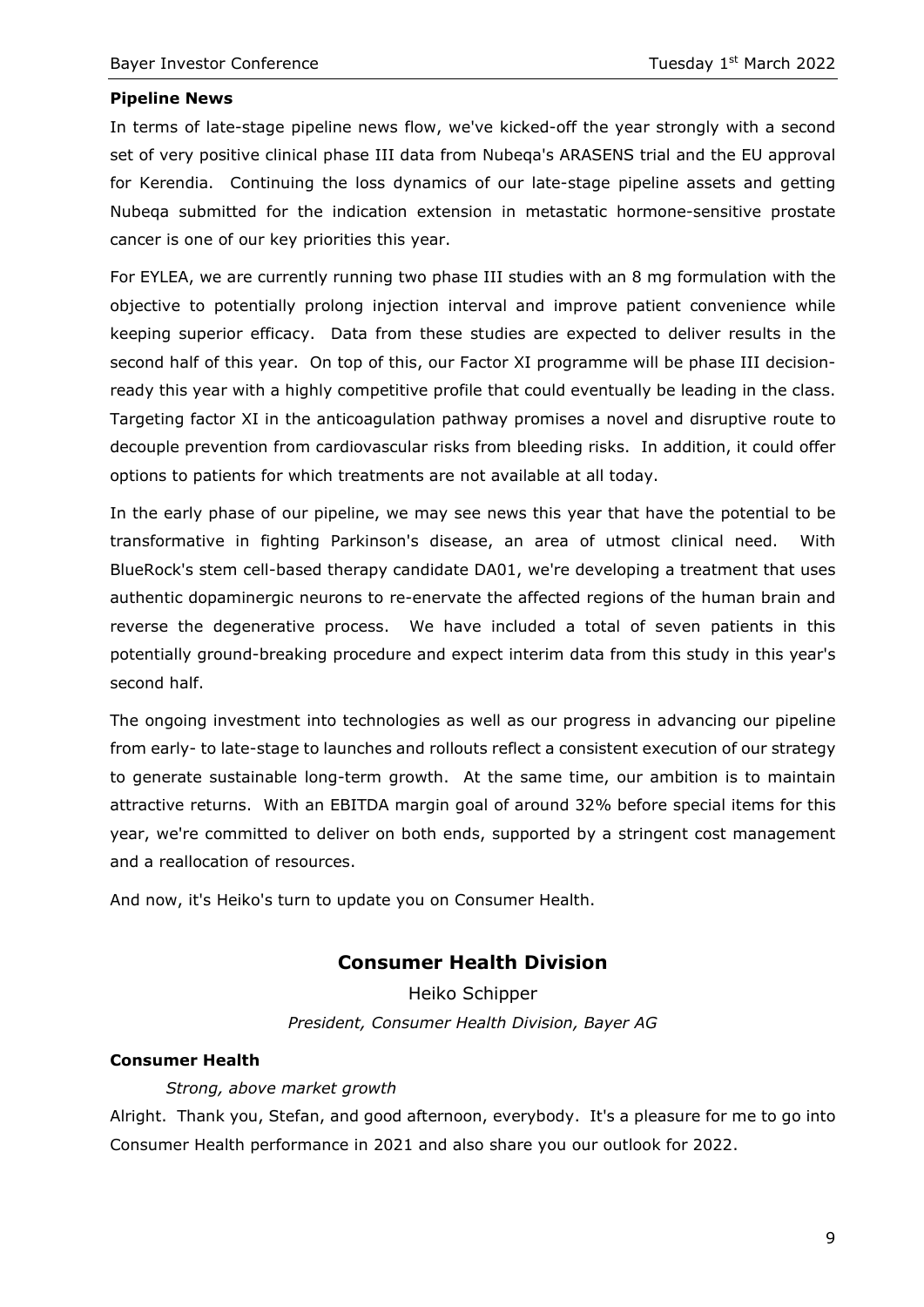Starting in 2021, we delivered strong broad-based growth of 6.5% across all our regions and nearly all our categories. We are consistently performing at the high-end of our industry which is really a demonstration of the quality of our Consumer Health business, our brands, and our people. In short, our results prove our ability to execute on our strategy and outperform in an increasingly competitive environment.

The standout category performance was again Nutritionals. We have now seen strong doubledigit growth in this category for the past two years, within particular our power brands One A Day and Redoxon performing very well. In addition, our growth was supported by successful launches behind brands like Bepanthen and Aleve demonstrating our ability to strengthen iconic brands with innovation that win with customers and with consumers.

Cough and Cold was a tale of two halves. The first half of the year was negative due to a historically weak flu season. But for the second half of 2021 we saw robust growth, following the opening-up of many countries. However, the category finished 2021 slightly below prior year. All our other categories delivered mid- to high-single-digit growth. These broad-based contributions positioned us again ahead of the overall market in 2021 which grew around 4%.

Moving to the bottom-line. Continued disciplined operational execution of our strategy once again led to margin expansion. In 2021, we improved our profitability by 50 basis points to 22.5%, or in absolute terms earnings before special items amounted to  $E1.2$  billion. This margin expansion was driven by disciplined spending and pricing measures compensating for the inflationary cost increases and still enabling us to invest in marketing and innovation behind our brands.

Now, let's look ahead and move to the outlook.

#### **Outlook**

Consumer Health remains fully on track to successfully deliver on our growth strategy. In 2022, we expect to grow 4-5% with a further step-up in innovation. Growth is likely to be front-loaded to the first half of the year with an easier comp versus 2021, especially in Cough and Cold. We expect earnings before special items margin to be within the 22-23% range. We do everything we can to compensate rising input costs with efficiency measures as well as a focus on pricing. At the same time, we plan higher investment in the brands behind our launches as well as in research and development.

One major growth driver in 2022 and beyond will be the launch in the US of a new brand called Astepro. It is the first and only steroid-free antihistamine nasal spray for allergies approved as an over-the-counter product. This Rx-to-OTC switch represents a significant milestone for our business as it strengthens our leading allergy portfolio and offers a differentiated solution to the 50 million Americans who suffer from allergies.

In conclusion, we look forward to another exciting year for our Consumer Health business at Bayer. Over the past three years, we have delivered growth at the forefront of our industry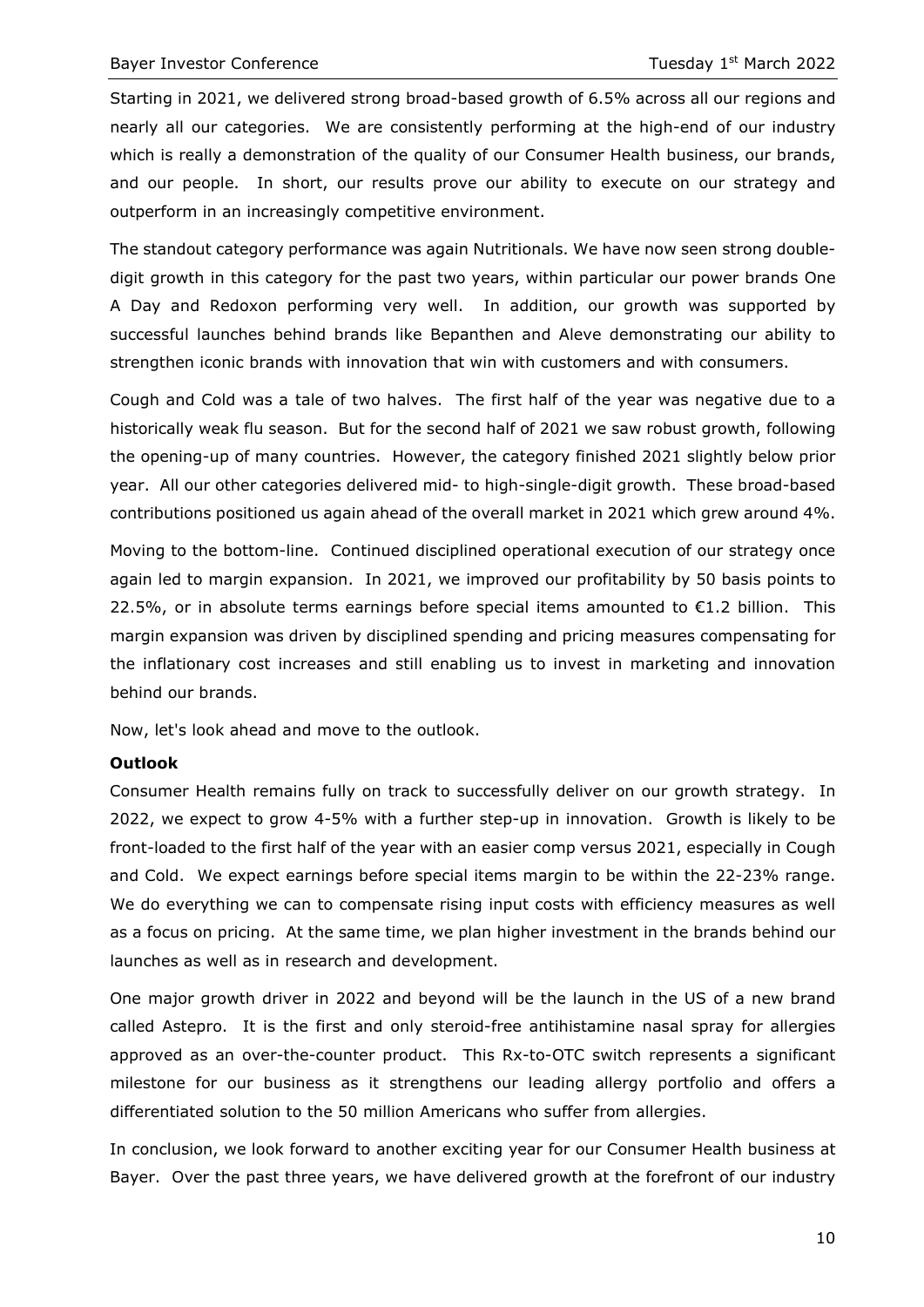and improved margins at the same time. We are well-placed to win in this market with our leading brands, broad geographic footprint, and a proven track record to win with consumers. With that, I will hand it over to Wolfgang, who will guide you through our financials.

## **Financial Update**

Wolfgang Nickl *Chief Financial Officer, Bayer AG*

#### **2021 Financial Overview**

#### *Strong business performance in a challenging environment*

Thank you, Heiko. I will now walk you through the Group financials for 2021 and combine what you have heard from my colleagues in the Group outlook for fiscal year 2022.

Group net sales came in at €44 billion and 9% growth over the prior year. This is €1 billion above our updated guidance and includes a significant but anticipated currency headwind of €1.1 billion. The weakness of the US dollar and the Brazilian real against the euro had the biggest effect, but the Japanese yen, Turkish lira, and Russian rubel also contributed.

Earnings before special items of  $E11.2$  billion declined by 3%, resulting in a margin of 25.4%, in line with our latest guidance. Negative currency effects of about €500 million weighed on Group EBITDA, representing a 50-basis points margin decline versus the prior year.

For our underlying operations, we were by and large able to compensate inflationary pressure on input cost with adjusted pricing and efficiency gains, while increasing investments into innovation and product launches.

Inflation particularly impacted our cost for energy, active ingredients, freight and labour. As an example, the global container freight cost for a 40-foot container increased from roughly \$2,000 in 2020 to roughly \$10,000 in 2021. Furthermore, as communicated last year, we restored our cost profile on the short-term incentives in a year-over-year comparison cycling over 50% pay-out in 2020.

Core EPS grew by 2% to  $\epsilon$ 6.51 and are roughly  $\epsilon$ 0.20 above the upper end of our latest guidance, including currency impact. After the contribution from Crop Science and Consumer Health compensated for lower Pharma and reconciliation results as well as higher core tax rate better financial result contributed more than €0.30, thanks to lower interest rate for new financing and favourable currency effects as well as a positive re-measurement for our two of our LEAPS investments.

The largest difference between core EPS of  $\epsilon$ 6.51 and EPS of  $\epsilon$ 1.02 relates to increased provisions by the glyphosate litigation and expenses related to our restructuring programme as shown in the back up of the slide deck.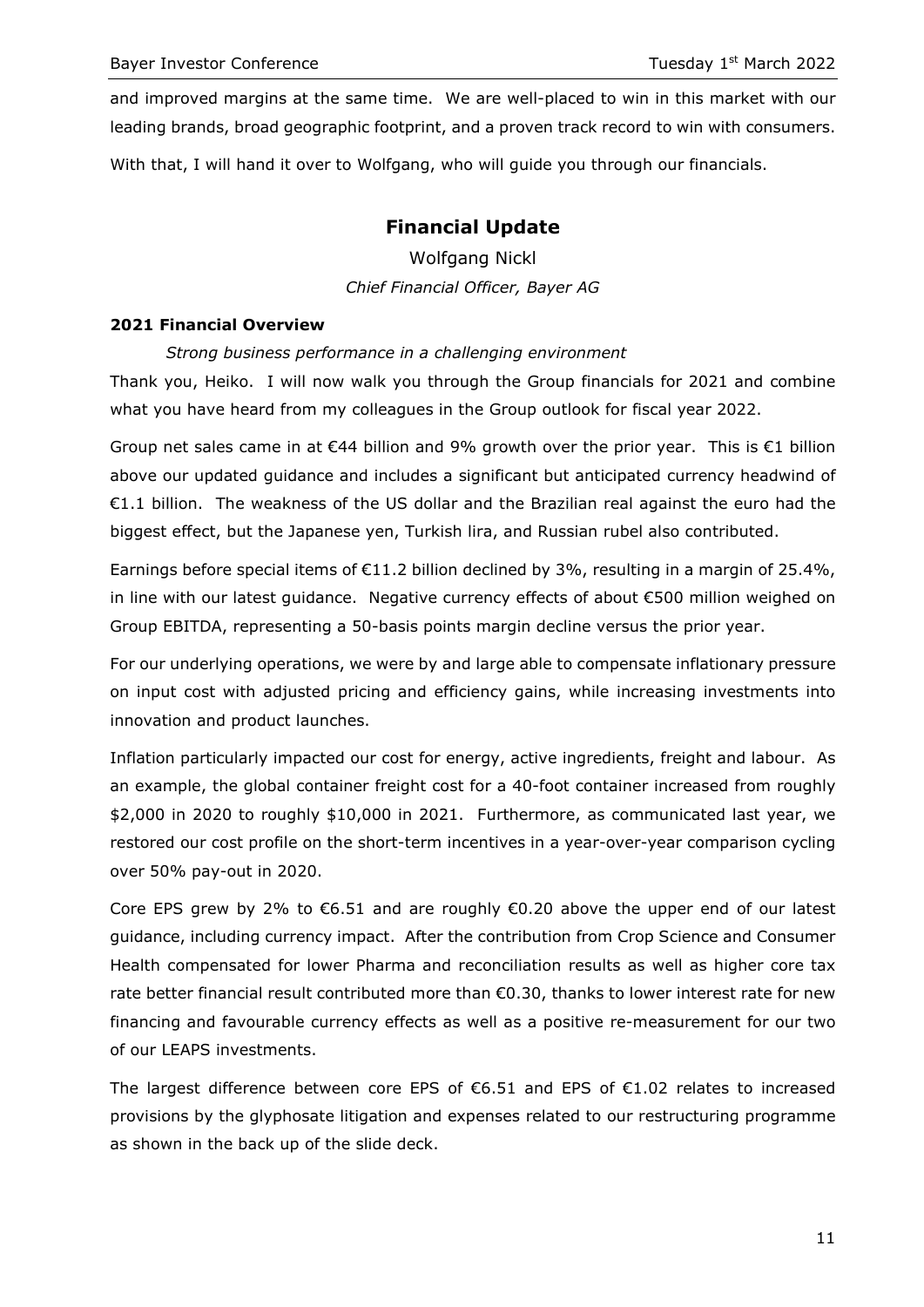Our free cash flow came in at  $E1.4$  billion. This represents a 5% increase over the prior year, despite €400 million higher net settlements and increased tax payments. The strong cash performance was mainly driven by disciplined working capital management, particularly in Crop Science. Compared to our updated guidance, we saw lower than anticipated net settlement payments, which came in at €4.3 billion for the full-year. These factors are also the reason why our net financial debt came in €2 billion better than our latest guidance. The increase of net financial debt year-over-year from roughly €30 billion to €33 billion was mainly driven by the financing of the Vividion acquisition of €1.2 billion, negative foreign exchange effect of €900 million, and dividend pay-out of €2 billion, which more than consumed the free cash flow.

I would like to close our presentation with our Group guidance for 2022.

#### **Group Guidance 2022**

Let me start by pointing out that our guidance reflects our current business and does not include any impact of planned sale of professional part of our Environmental Sciences business. Please also note that an arbitration with BASF as regularly reported in the risk section of the annual report will likely be concluded towards mid-2022, but possibly even sooner. We have strong arguments in defense of our case and therefore have not taken any provisions. As in previous years, we focus on the guidance at constant currency, or in other words, the actual 2021 exchange rate.

The estimated FX impact, if we would use month-end December 2021 spot rate, is reflected in the right column and shows a tailwind for net sales of roughly €1 billion and €0.10 on core EPS.

We estimate Bayer Group sales to be at approximately €46 billion, an increase of around 5%. While we significantly invest into future growth, particularly in Pharma and Consumer Health, we expect to see margin expansion through strong top-line growth and further contributions from our efficiency programmes.

Our EBITDA margin before special items is anticipated to increase to approximately 26%, bringing absolute EBITDA before special items to around €12 billion. Based on the divisional projections, we expect a strong phasing of top-line and profitability towards the first half of the year, with an anticipated normalisation in the second half.

For core EPS, we lift our guidance to approximately  $\epsilon$ 7.00 at constant currency.

For the core tax rate, we continue with our guidance of approximately 23% for the time being. In case we see the proposed introduction of minimum taxes, or attempted tax rate raises by governments facing high pressure to refinance COVID-19-related expenditures this level would become increasingly challenging.

Our reconciliation result is anticipated with minus €500-600 million. The reflected increase versus the prior year is mainly driven by the planned start of an upgrade of our system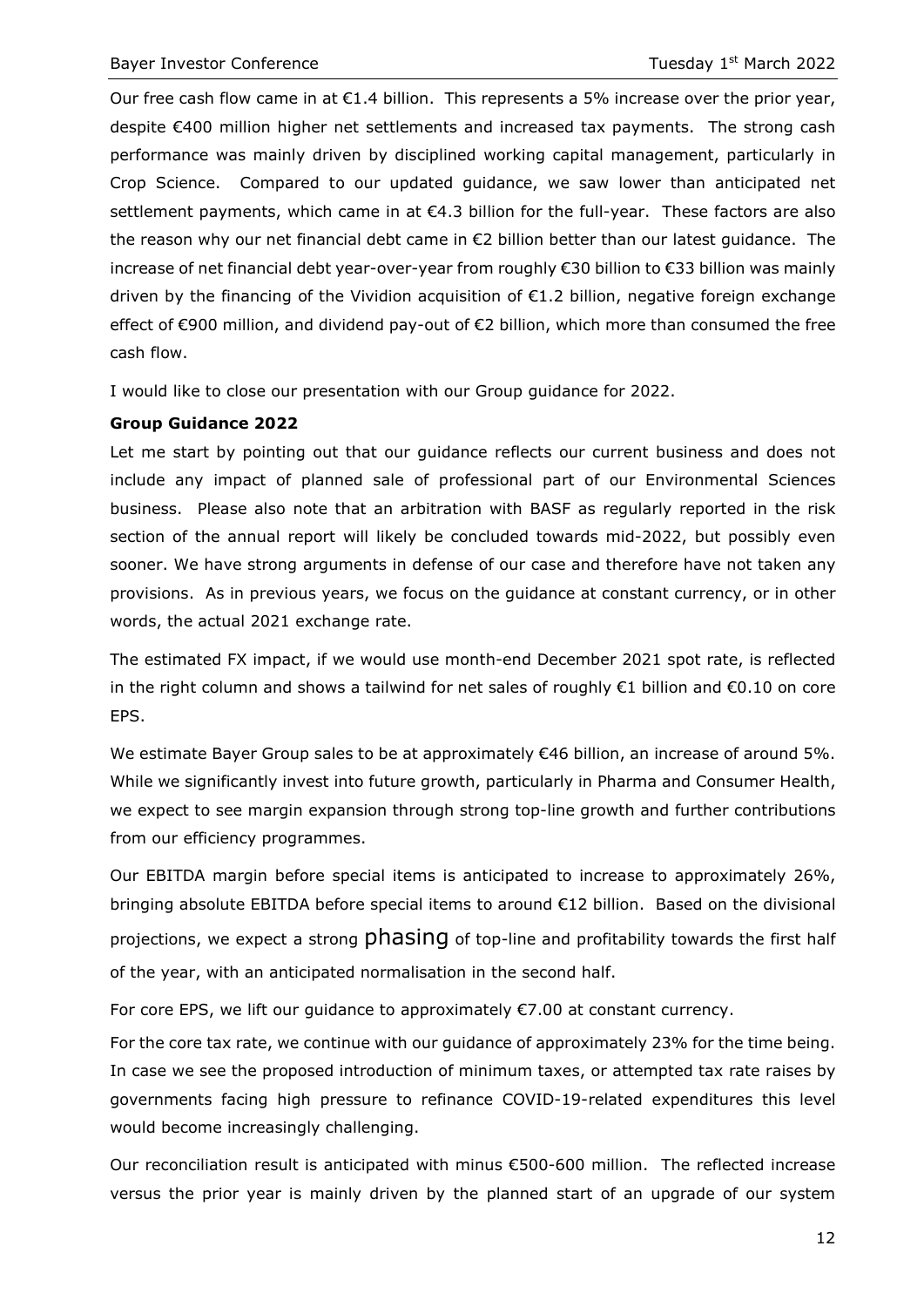infrastructure. We keep our strong focus on cash generation and expect free cash flow to increase to a range between €2.0-2.5 billion. This includes total anticipated net pay-out for litigation settlement of approximately €2.5 billion, consisting of phased pay-outs for glyphosate-related settlements agreed to prior to the Supreme Court requesting the opinion of the US government on the Hardeman case. Excluding settlements, we target an underlying free cash flow of around €4.5-5.0 billion.

Our net financial debt is forecasted to be in the range of €33-34 billion. Please note that that we have listed other major KPIs in the appendix of our investor presentation.

For the fiscal year 2021, we propose a dividend payment of €2.00 per share which is subject to approval by the AGM. The payout ratio of approximately 31% remains within the target corridor of 30-40% of our core EPS.

And with that, Oliver, I will hand the call back over to you, to start us on the Q&A.

## **Q&A**

**Oliver Maier:** Thank you so much, Wolfgang. Thank you all for the comments and for the insight. Before we begin, I would remind you to please keep your questions to, hopefully, about two per person, so that we are able to take as many questions from as many participants as possible. And with that, Nairobi, I think you may open-up the lines for questions.

**Operator:** Ladies and gentlemen, at this time we'll begin the question-and-answer session. If you have a question, please press the star followed by one on your telephone. If you wish to cancel your request, please press the star followed by two. If you're using speaker equipment today, please lift the handset before making your selections. One moment for the first question, please. The first question is from the line of Vincent Andrews from Morgan Stanley. Please go ahead.

**Vincent Andrews (Morgan Stanley):** Thank you and good morning, everyone. Rodrigo, wondering if I could ask you to speak a little bit more about glyphosate pricing, and I'll do my two questions in one. The first would be if you could just talk about how you're thinking about how you're pricing your product versus where the Chinese prices have gone, given just, sort of, the parabolic nature of the Chinese price increase. Historically, you tended to try to price a dollar to a gallon above the Chinese, but I think if you were actually going to do that your price would be a lot higher than what it seems to be embedded in the guidance. So what's the strategy?

And then, I guess the second part of my question is you talked about the back half of the year you're expecting prices to be down sequentially. Is that also, sort of, implying that, as we get into 2023, on a year-over-year basis prices will probably be lower than 2022 but probably still higher than 2021, or how should we be thinking about that in our models?

**Rodrigo Santos:** Thank you, Vincent. So, let me talk a little bit about glyphosate. If you take a look at our outlook of 2021, we end up with our herbicides with around 15% growth. That's basically driven by price. As you'll remember, we had the volume impact because of the Hurricane Ida. If you think about 2022, we see the same scenario, right, so in the opposite direction that we had in 2021, when we had a lower price in the first six months and a higher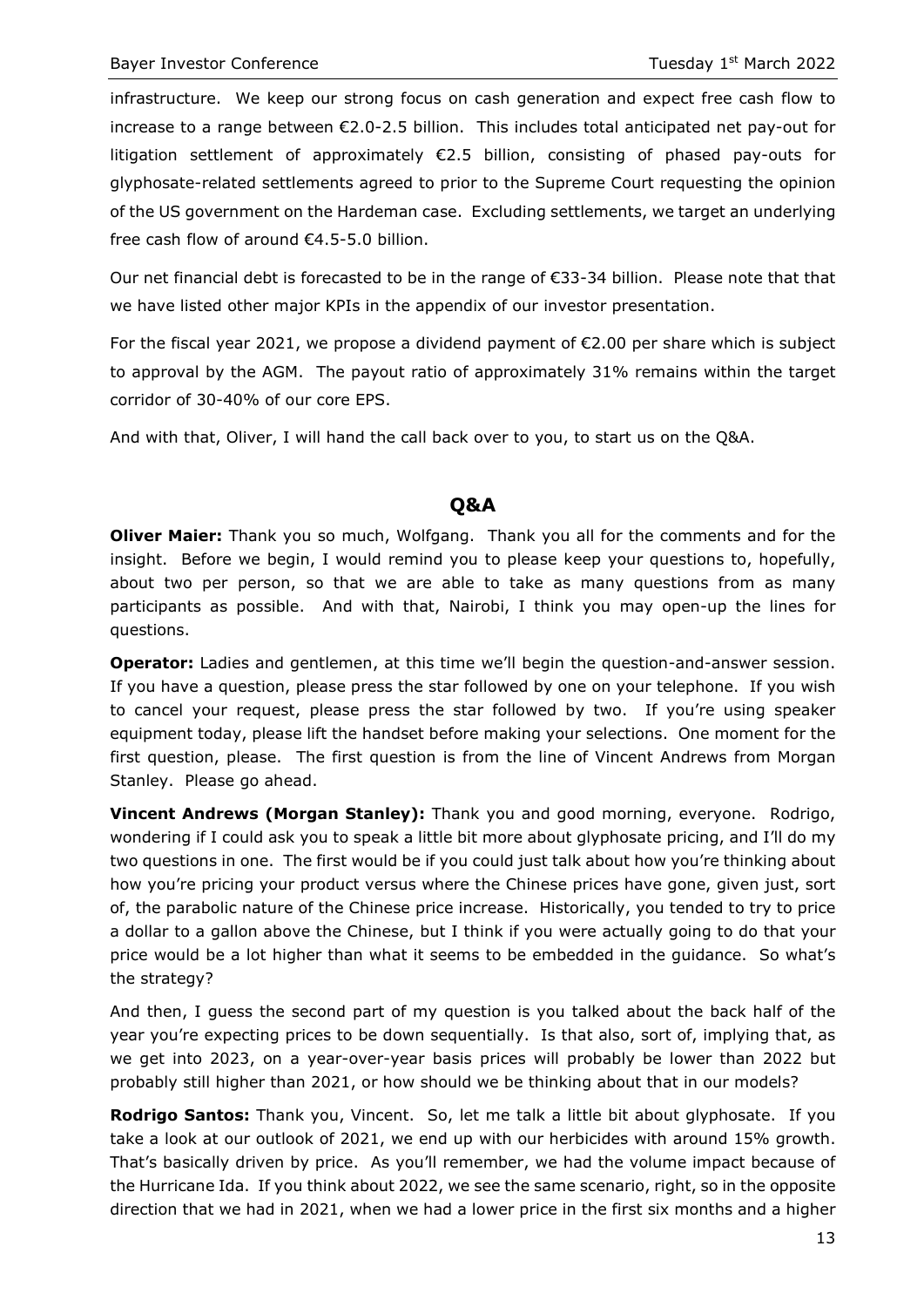price on the second half of the year. This year we are expecting the opposite; we are going to have a higher price on the first six months and a lower price for the remaining of the year, at least this is what we see today. Of course, we're going to continue working very close to see if we can capture any additional opportunities on that one.

I just want to also reinforce the opportunities, Vincent: We're guiding for 2022 half of our price increase coming from the Herbicides and half of our price increase coming from Corn Seed & Traits, Fungicides and Insecticides; so we're taking advantage of that market opportunity with the discipline and execution to drive that price increase for the year. So, overall, we see a strong first six months and we are projecting a lower for the remaining of the year, but we're going to try to capture any opportunity that we see in the market.

**Operator:** The next question is from the line of Peter Verdult. Please go ahead.

**Peter Verdult:** Given we're seeing consumer businesses valued at five times sales in the market, how does Heiko or Werner think about ensuring that the Bayer consumer business is properly valued, given the current share price and how well the consumer business is performing?

**Werner Baumann:** Hi Peter. Let me take the first question. There's no doubt that our stock is not appropriately valued; and you've heard us say that several times, which is not limited to the consumer business but cuts across the board. And against the strong performance that we've seen in 2021 and also the prospective of 2022, let alone the fact that, you know, we are looking at a glyphosate scenario that we have fully provided for, you know, for the case that we see, we hope and expect that the value comes back into our stock and, you know, that includes all businesses.

We've also seen that, relative to the consolidation in the markets, not everything that was announced did finally materialise. Our performance in Consumer Health speaks for itself; Heiko will now touch on it again. So, we don't have any issue holding our ground and we continue to believe that, you know, we are best owner and operator of that business.

**Heiko Schipper:** Yeah, maybe just to add a couple of words to Werner. I think it shows that Consumer Health is just an extremely attractive business and that's why we're in it. And, obviously, if you combine that then with the performance that's at the forefront of the industry, then it's obvious that we have a very, very strong Consumer Health business with very good brands, with a very good geographic performance and also a very solid performance. All in all, I think it just confirms that this is the right industry to be in and that's why we're in it.

**Oliver Maier:** Pete, I think that covers the Consumer Health. Can you, actually, ask your second question again because that was also hard to understand?

**Peter Verdult:** Second question was to Rodrigo, just following on from Vincent's question. You talked about some potential headwinds in terms of competitive and supply and regulatory. You had similar headwinds last year. I think you quantified them - I think you lost a corn license, you had a regulatory withdrawal in Europe, and you had the plant closure in Louisiana. I think you quantified that at about 3%. Just wanted to get a sense, Rodrigo, if some of those headwinds come to pass, what sort of quantification are we thinking about in terms of those headwinds? Thank you.

**Rodrigo Santos:** Thank you on that one. Let me say this upfront. When we look to the market, similar to what I heard from the entire industry, I think the key risk that we foresee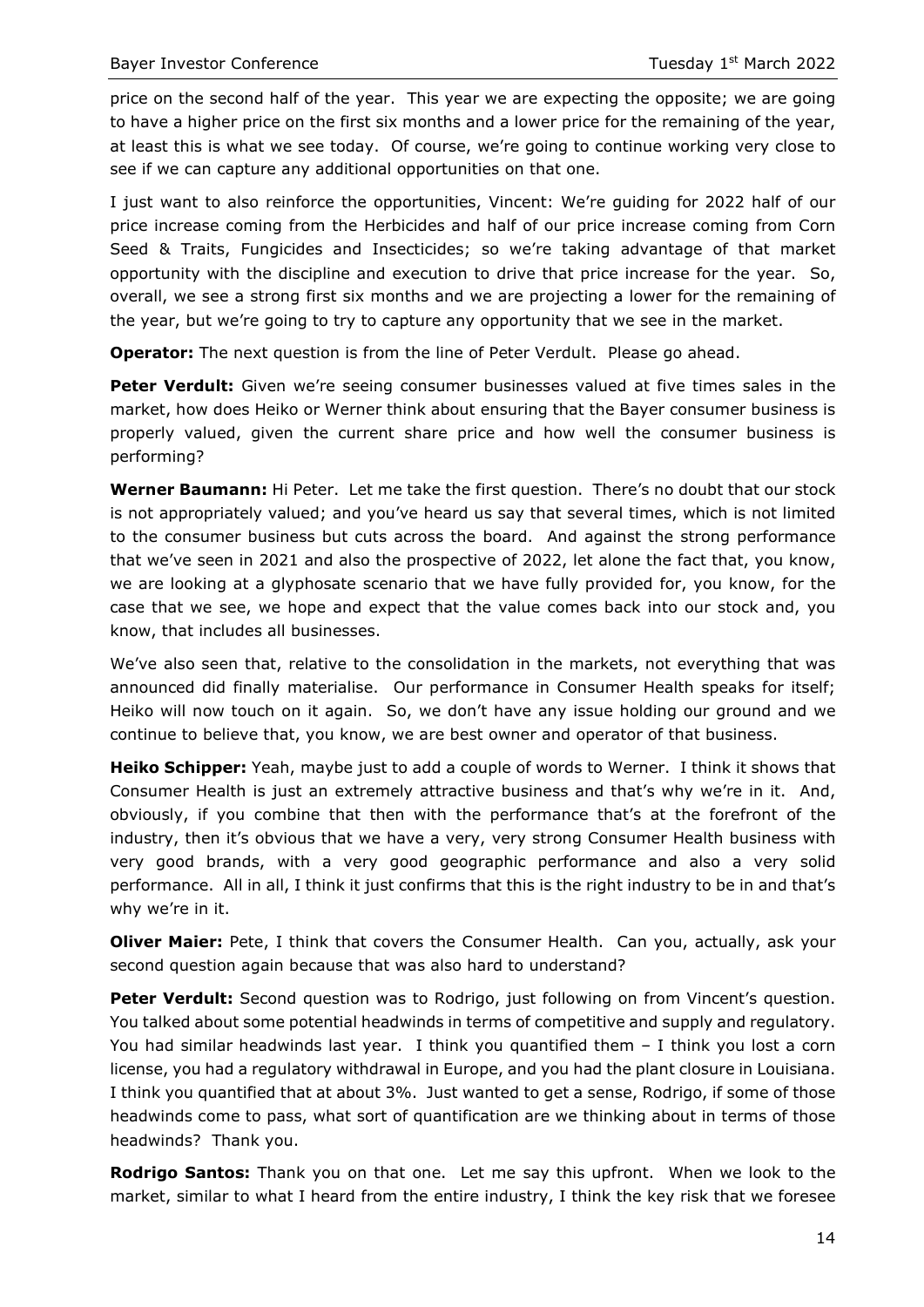is global supply. I think that's the one that we are looking very closely. We had one that we share with you about glyphosate, was a margin one to the full year, but that's the one that I think that we are looking very close, we are monitoring. It's very hard to anticipate when it comes from a supplier of ours, but that's one – the one that we are watching closely, right? So that's probably the key one that I would say that the entire industry will be facing this year, not even considering the geopolitical situation that we are talking a little bit earlier today.

On the regulatory and competitive dynamics, we're going to have that competitive dynamics, especially in soybean, and some of that impact also in terms of global regulatory that we have, we may see something there. But I would say that - if I would highlight the one that we are looking closely at, the global supply that I just mentioned.

**Peter Verdult:** Thank you.

**Oliver Maier:** Thanks Pete.

**Operator:** The next question is from the line of Michael Leuchten from UBS. Please go ahead.

**Michael Leuchten (UBS):** Thank you very much. Two questions, please. One clarification question for Rodrigo. You were saying you expect most of the growth coming from pricing, as you outlined a few times now. How much of this price have you taken already and how much is to come in the year? And then when you say you are expecting to take market share, but you don't say – you don't expect volume uptake, how does that work? Is that minor share gains that you're expecting and volume uptake not being that significant?

And then a question for Werner. Looking at the annual report, the outstanding glyphosate cases are 138,000. When we started this process, it was 125,000; clearly, a very small uptick since then. I was just wondering whether you could speak to the dynamic of new cases coming in, sort of the cadence? That would be helpful, thank you.

**Rodrigo Santos:** Let me go to the second part of your question about Crop Science that is very straightforward. The main driver of growth for 2022 is pricing, but we also see some volume gains in terms of market share for corn and some fungicide expansion that we are seeing, particularly in LATAM as Fox Xpro and the new launch that we have. But in the main, driver is pricing.

Let me go to the first part of your question. We are taking, like, an average of 6% to 7% global average price increase for our crop protection products, excluding glyphosate, and also our Corn Seed & Traits. When you think about the Northern Hemisphere, North America and Europe, that's the pricing that we are running the campaigns and we are implementing as well. For the tropical areas, Latin America and APAC, that will come on the second part of the year. But I would say that considering all the innovation that we are bringing to the market, all the 500 seed deployments that we are putting in the market this year, I'm confident that this price for value that we are putting in the market, we're going to be able to implement and execute for the full year.

**Werner Baumann:** All right, thanks Rodrigo. So, Michael, to your question on glyphosate cases, yes, as of February  $1<sup>st</sup>$  we have about 138,000 cases. The case count increases very, very slowly. You will have probably seen that advertising activity has come down substantially, and with the 138,000 in mind we have settled 107,000, which also includes the cases that are not eligible because they don't meet the criteria. So, there's a remainder of roughly 30,000, so not a big difference compared to the number before. And, you know, just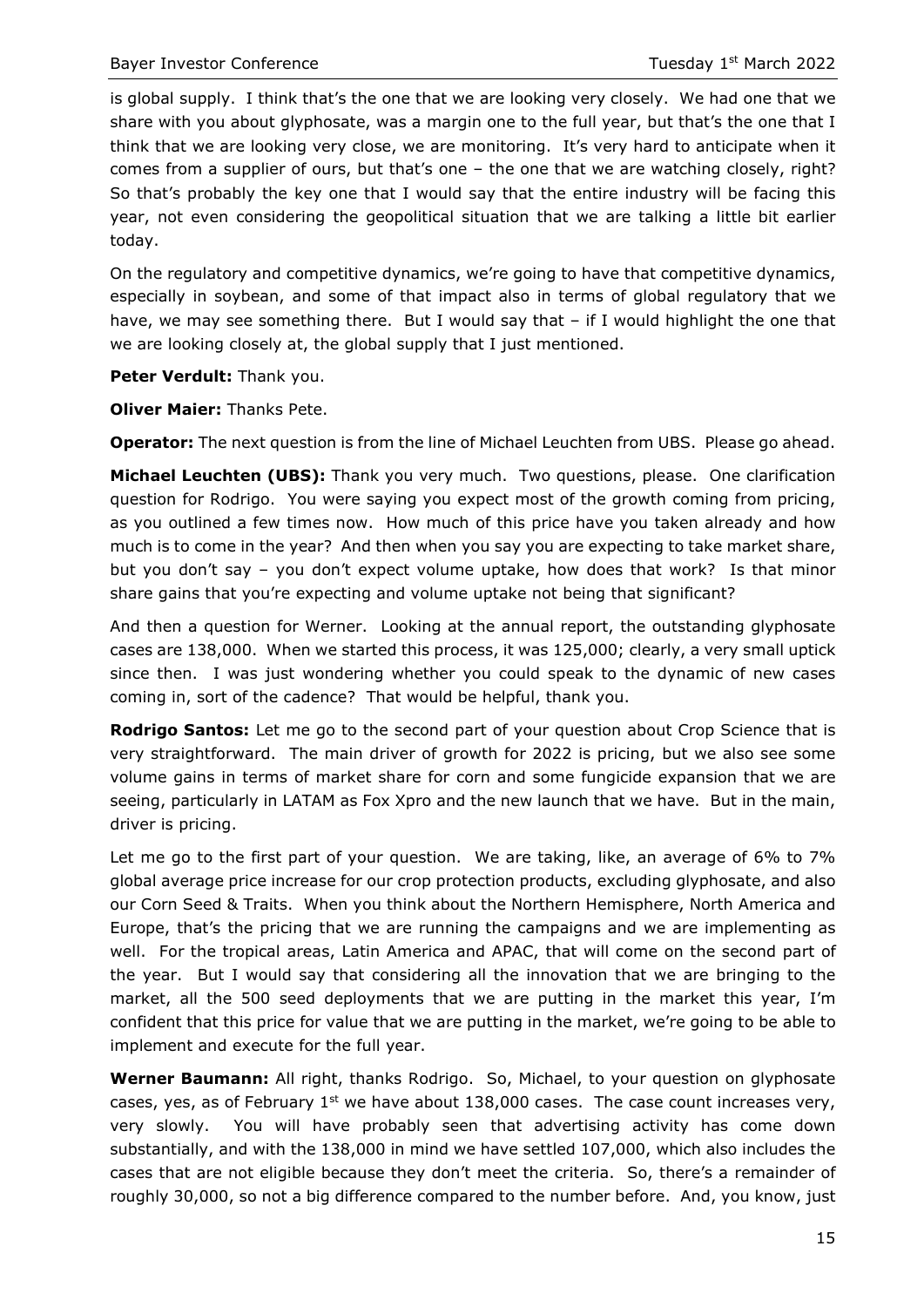to make sure that everybody understands what the dynamic on the 30,000 is, we decided to not entertain any further settlement discussions for the time being as we wait for the recommendation of the Solicitor General and then how the SCOTUS review further unfolds. There's no settlement activity at this point in time.

**Michael Leuchten:** Thank you.

**Oliver Maier:** Thank you, Michael.

**Operator:** The next question is from the line of Sachin Jain from Bank of America. Please go ahead.

**Sachin Jain (Bank of America Merrill Lynch):** Hi there, Sachin Jain, Bank of America. I've got two Pharma questions, if I may, both fairly straightforward, I think. Firstly, on Kerendia, obviously pointing to a strong launch Stefan, do you think it will be a top 15 product in 2022, or any colour you can give on sales trajectory for this year?

And then, secondly, you, in your introductory comments, cited the Factor XI phase III decision by mid-year, and I just had a couple of clarification questions around this, if I may? Firstly, given you got multiple assets could you progress more than one? You mentioned a potential differentiation on achieving efficacy without bleeding. Do you have any data in-house that supports that as yet? And then you mentioned the potential for this to be best-in-class, why do you think that's the case? Thank you.

**Stefan Oelrich:** Okay. Thank you, Sachin. That's a long two questions. So Kerendia, unfortunately I have a shorter answer. So, it's a little early to tell you more for this year. We're very confident with the uptake. A lot is obviously holding in the – and standing in the balance of increased access and really giving everyone an opportunity beyond our programmes that support patients to actually be fully reimbursed by payers. This is an ongoing effort and will very much shape the – our sales curve for this year. But besides that, we're very optimistic about Kerendia. Whether it makes it into the top 15 this year or next year remains to be seen for the time being.

On Factor XI, so I don't know if I caught all of the gist of your question but let me try to – if I heard you right. First one was whether we're looking into progressing multiple Factor XI opportunities during the year, because we have three different medicines that are currently in phase II. So, this is still something that we're discussing because we're very happy with what we're seeing, especially of our oral programme. So, obviously, we're only going to be launching a phase III into the injectable if the profile of our oral cannot reach certain patients that would also benefit from an injectable. But we're very pleased with what we're seeing. You know that I can't give you much more before we publish this at a scientific meeting, which is foreseen in the – at the American College of Cardiology that's upcoming. And we've obviously taken a look at some of what our competitors have shown, and so we have our data on file and that makes us quite optimistic across the different indications that we intend to pursue and what we've seen so far. I think we have a strong contender which speaks to the experience of our organisation in developing anticoagulants. I mean, let's not forget that we designed those programmes that made Xarelto what it is today.

**Sachin Jain:** Thank you very much.

**Oliver Maier:** Next question.

**Operation:** The next question is from the line of James Quigley from Morgan Stanley. Please go ahead.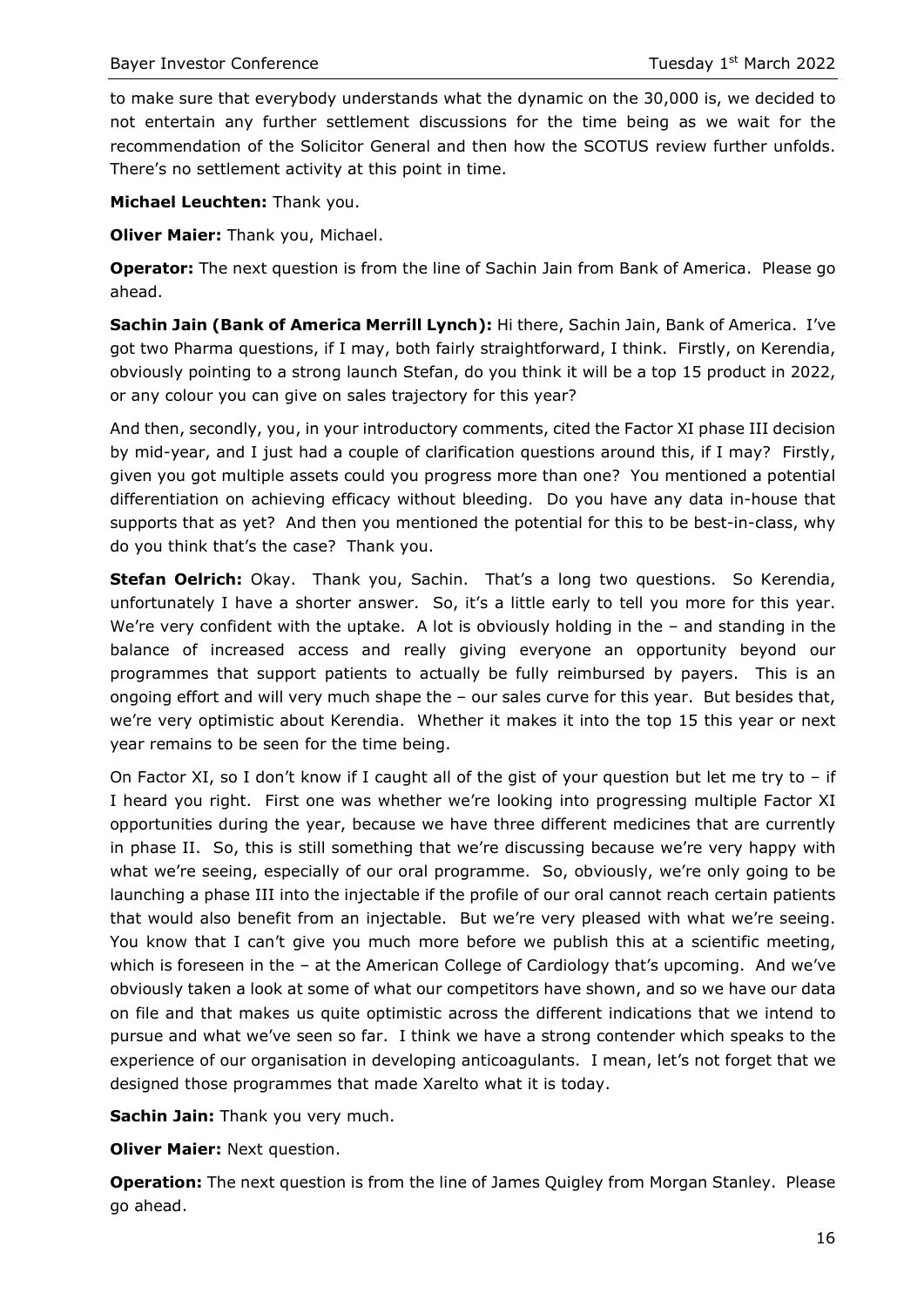**James Quigley (Morgan Stanley):** Hello, thanks for taking my question. It's just one of the guidance of the pharma margins.

So, on the guidance, when I went through on a divisional basis, it makes the group margin look a little bit conservative. So, working through on the divisions, it suggests around about a 26.5% margin – a 26% margin for the group. Is that taking a little bit of conservatism, or is there something that I'm missing when – when I've been doing that calculation?

On the pharma margin, it's about 50 basis points or so, increasing in 2022 as you continue to invest for growth. But how long are you – or how far along are you with that investment? Should we expect the margin to start to slowly increase from here, or is a lot of the cost already in the base giving potential from 2023 onwards to – to show greater – greater margin expansion? Thanks.

**Wolfgang Nickl:** Hi, James. This is Wolfgang. Let me do the group one, and then Stefan will do the pharma one. You're right. I mean, we're talking about rounding here. I mean, we said 12 - 12 billion EBITDA and 46 billion. If you do the exact maths, it's 26.1. We said around 26, so it could be a bit left, could be a little bit right. And if you would go exactly to the midpoint of everything and that appears to be the maths that you have just done, you would be above the 26.1. So, we'll find out at the end of the year whether it was conservative or not – but at this point, we believe it's around 26%.

**Stefan Oelrich:** On the pharma margin, so first of all, I know that you - you probably know this, but there are a lot of moving parts here in terms of our full-year accounting of launch investments, plus also in a shift of resources towards R&D. Just be reminded of some of the acquisitions that we did that need to be all digested inside of our R&D line. So, despite of all of this, with some of the savings' programmes that we have and tightening our belt, we're getting to the 32% guidance. This is what we had also given in our mid-term guidance, and we stand by that.

**Operator:** Mr Quigley, have you finished your question?

**James Quigley:** Yes, thank you.

**Operator:** The next question is from the line of Tony Jones from Redburn. Please go ahead.

**Tony Jones (Redburn):** Good afternoon, everybody. Thanks for taking my questions. I've got two, both for Wolfgang, I think. Could you quantify the EBITDA impact from supply chain disruption and cost inflation last year and maybe give any indication, whether you think that will be recurring at a similar level in this current year?

And then the higher reconciliation charge. The \$500 to \$600 million. Is that a recurring new level, or is that just a one-off higher charge in the current year? Thank you.

**Wolfgang Nickl:** Yeah. Thanks a lot. So, on the EBITDA margin for last year, you will recall there were several effects. One was to catch up on STI. One was currency. One was indeed the investments that Stefan just mentioned into growth in R&D, and then there were inflationary trends.

We have not spelt them out, and I don't think we will spell them out. But I can tell you if I look on the example of ocean freight. I mean, active ingredients in energy would be other elements. But I can probably give you this much in a division like Cropscience with high costs. We're talking several hundred million euros. So, it's quite substantial. And of course,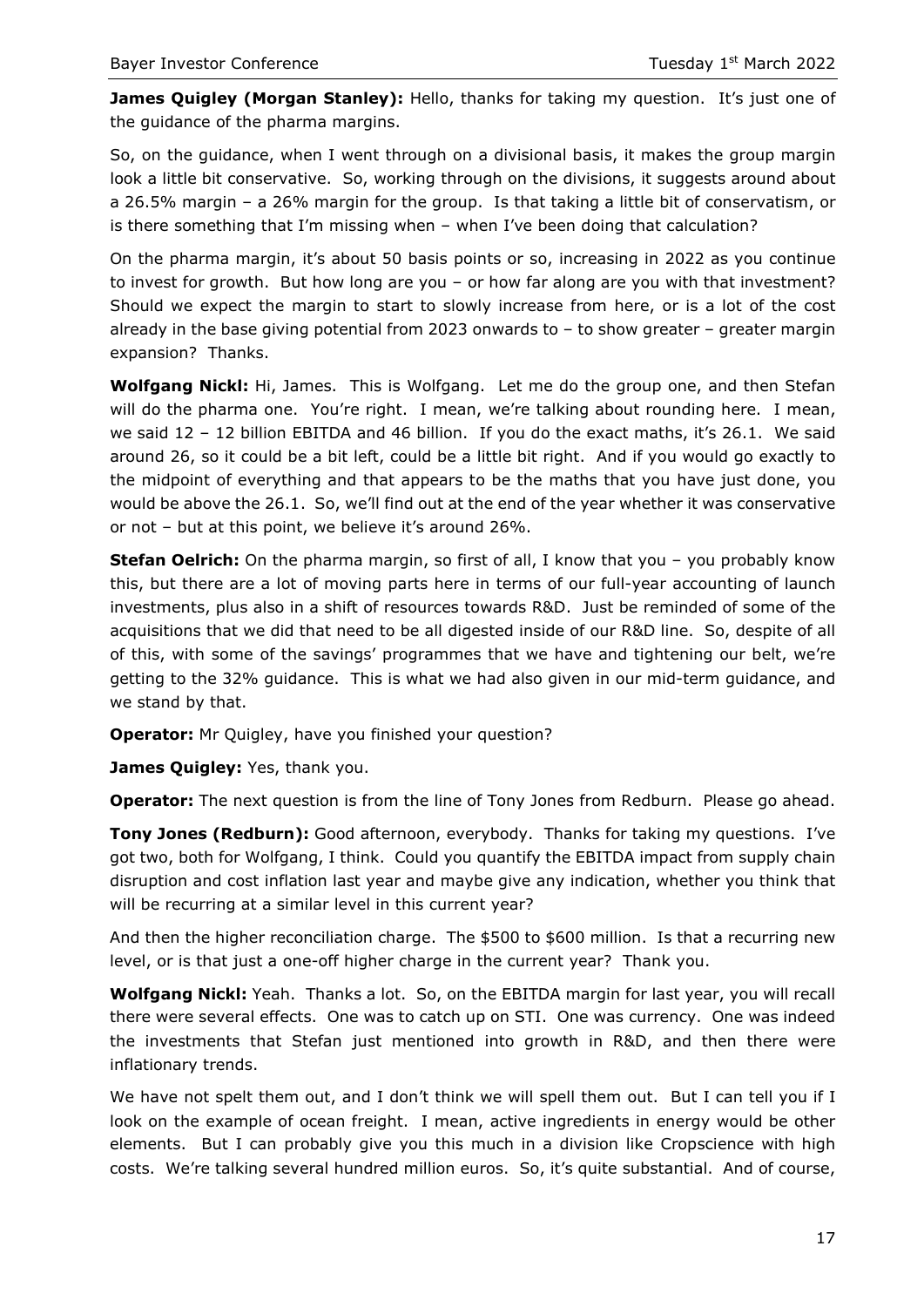Rodrigo, just as Stefan, just as Heiko will do their utmost to see what they can factor into the pricing and offset with other efficiencies. That's very clear.

As it relates to the supply chain issues we had last year, you will probably see by our growth numbers that they have not held us back super-significantly. But in the CropScience case, I think that's probably the most prominent. We could have sold significantly more, had we not had the IDA effect in Luling.

Reconciliation, we are at 488 million last year, and as a reminder for everybody, that's kind of the central cost that we don't really have an appropriate key to allocate to the divisions. It's a bit volatile because there are also STI and LTI normalisations in there, but the fact that we are a little bit up in 2022 stems from two main reasons. Number one, we are starting the upgrade of our ERP systems, and this is very general work, so it's not specific to a division. So, we put it in reconciliation.

The second thing is you can imagine that a company of our size pays quite a bit in – in insurance premiums, and we have seen that market, much like every other company going up in prices quite significantly, and that would be the second one.

So, for now again, there are a couple of moving parts in there. I would hope that we would keep it lower than that going forward. But right now, we'll play with 22, and we'll update you on the time after that in due course. I hope that's helpful.

**Tony Jones:** Thank you. That's very helpful. Yeah, thank you.

**Stefan Oelrich:** Thank you, Tony.

**Operator:** The next question is from the line of Richard Vosser from JPMorgan. Please go ahead.

**Richard Vosser (JP Morgan):** Hi. Thanks for taking my question. Just a question on those inflationary cost pressures. Obviously, we can see energy prices going up, and there's geopolitical uncertainty. Could you just talk about what access you have to long-term contracts? How long they are? And how you have thought about this or – and the changes to those in your guidance?

Second question, just to come back to those Glphosate numbers in terms of the case increases. Obviously, a very low case increase. Is that in line with the expectations you have for provisioning? And do you continue to see the case volume going down? So just some thoughts about that provisioning and just give us some idea there. Thanks very much.

**Wolfgang Nickl:** That's actually very difficult to answer in general, but we have a number of long-term contracts. Actually, something that is, you know, coming in very handy when you look at that massive inflation that we see in cost pressure on the energy supplies. You know the fact that by now, we have long-term contracts for roughly 25% of our energy bills in renewables helps substantially to kind of curb the cost increases.

Secondly, if we talk about – generally about our energy footprint and with that, you know, that significant cost increase that you see a lot of other people talk about, at our end, we are not that energy-intensive business anymore, and overall, our energy costs here, which includes steam and a few other things, already is about half a billion.

So, on a 44-46 billion top line, we will see increases, of course, but we assume that we will be able to absorb and as Rodrigo and Heiko have already talked about, we are also in a strong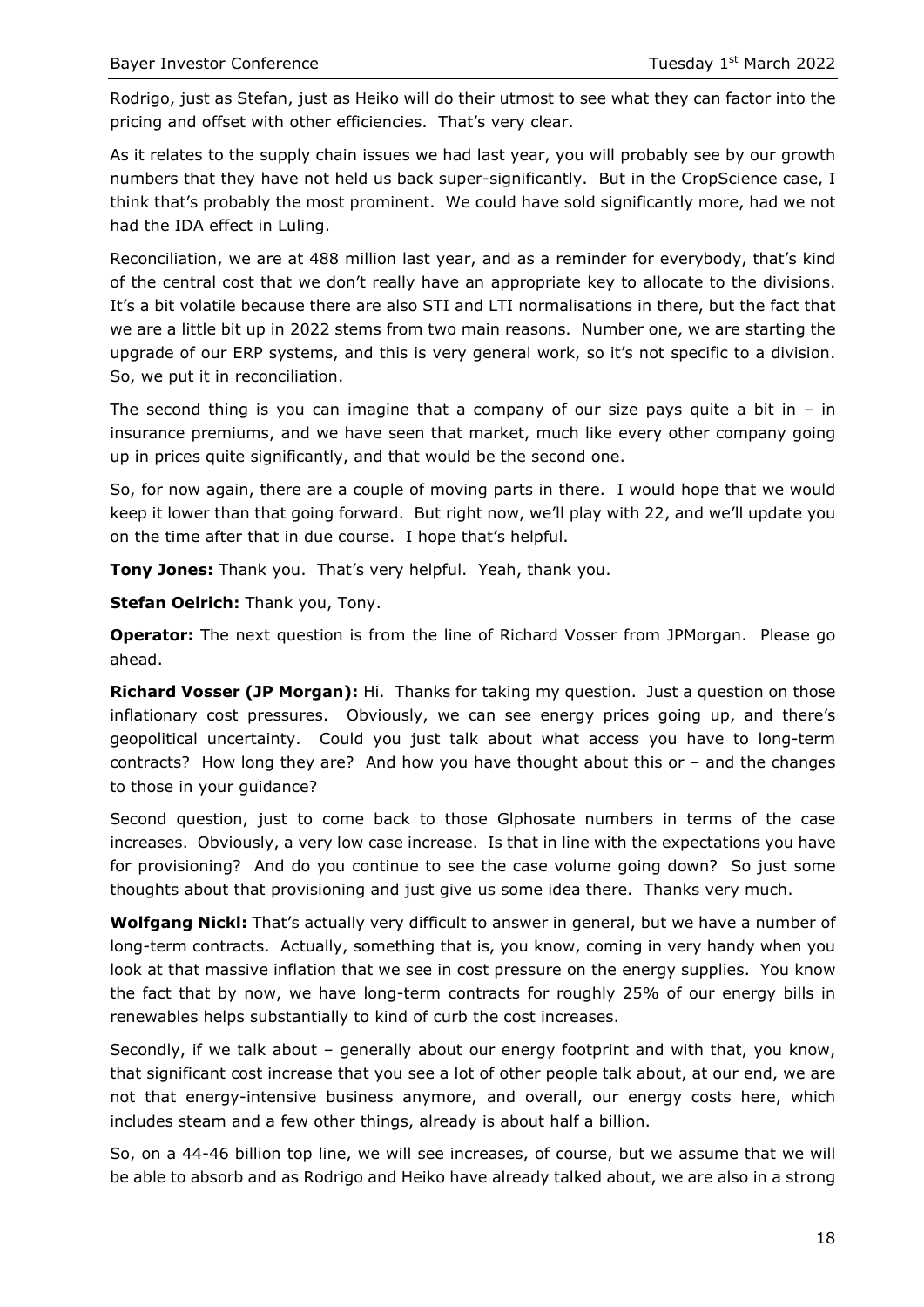position when it comes to pricing due to the inflationary tendencies that we see all over the place, and we will roll that over very aggressively.

Now there are other areas where, you know, let's say the task at hand is different. Even with higher cost that is coming to us, the name of the game is securing supply. Rodrigo talked about it earlier. We see ultra-stressed supply chains with very, very high risk of default, and that is what we are managing in order to make sure that we can produce and supply, which you know, is currently the focus, and that's what our procurement organisation is working on.

The second thing on the case increases. Well, you know, we've just closed the books. The books have been audited, and the provisions have passed the test of being appropriate. So, there's no significant move one way or the other that would inform our view on the appropriateness or non-appropriateness for this argument of the status of our provisions. So, we are very preserved for, you know, the set of you know, futures but also the currents that have entered our cake there. So, no change.

**Richard Fosa:** Thanks then.

**Stefan Oelrich:** Thank you, Richard.

**Operator:** The next question is from the line of Sebastian Bray from Berenberg. Please go ahead.

**Sebastian Bray (Berenberg):** Hello and thank you for taking my questions. I would have two, please.

The first is just on the driving forces behind the guidance within CropScience, and I'm particularly thinking about what has happened since Monsanto was bought. Am I right in saying that negative FX effects have removed roughly one billion of EBITDA in euro terms since late 2018 from CropScience?

And to the earlier points about the competitive dynamic in soybean, if we were to return to an FX environment that was similar to 2018, does all of this come back or some being sacrificed to drive market share gains?

My second question is on working capital. Can you just give a reminder of what typically you carry as a percentage of sales growth for CropScience in Pharma? Is it about 20-25%? Thank you.

**Werner Baumann:** All right, Sebastian, the first piece is going to be answered by Rodrigo, and then Wolfgang will take his second question on working capital.

**Rodrigo Santos:** So, let me address the first piece. So, I think that we are taking advantage of all of our full portfolio to the market. We just announced recently our pipeline review when we advanced like 500 seed deployments, but at the same time, more than 300 product registrations and crop protection.

That's important to mention when you think about crop protection; we have a price increase similar to what we have in corn seeds and trades around 6-7% as an average, globally. There are places where we have double-digit price increase and in some other regions different, but we are taking full advantage of our entire portfolio to drive the growth that we are seeing this year. I think that's one piece.

On soybeans, let me divide the soybean. One is in South America and Brazil. We just launched, Intacta 2 Xtend with 800,000 acres. We are looking to an increase to a six million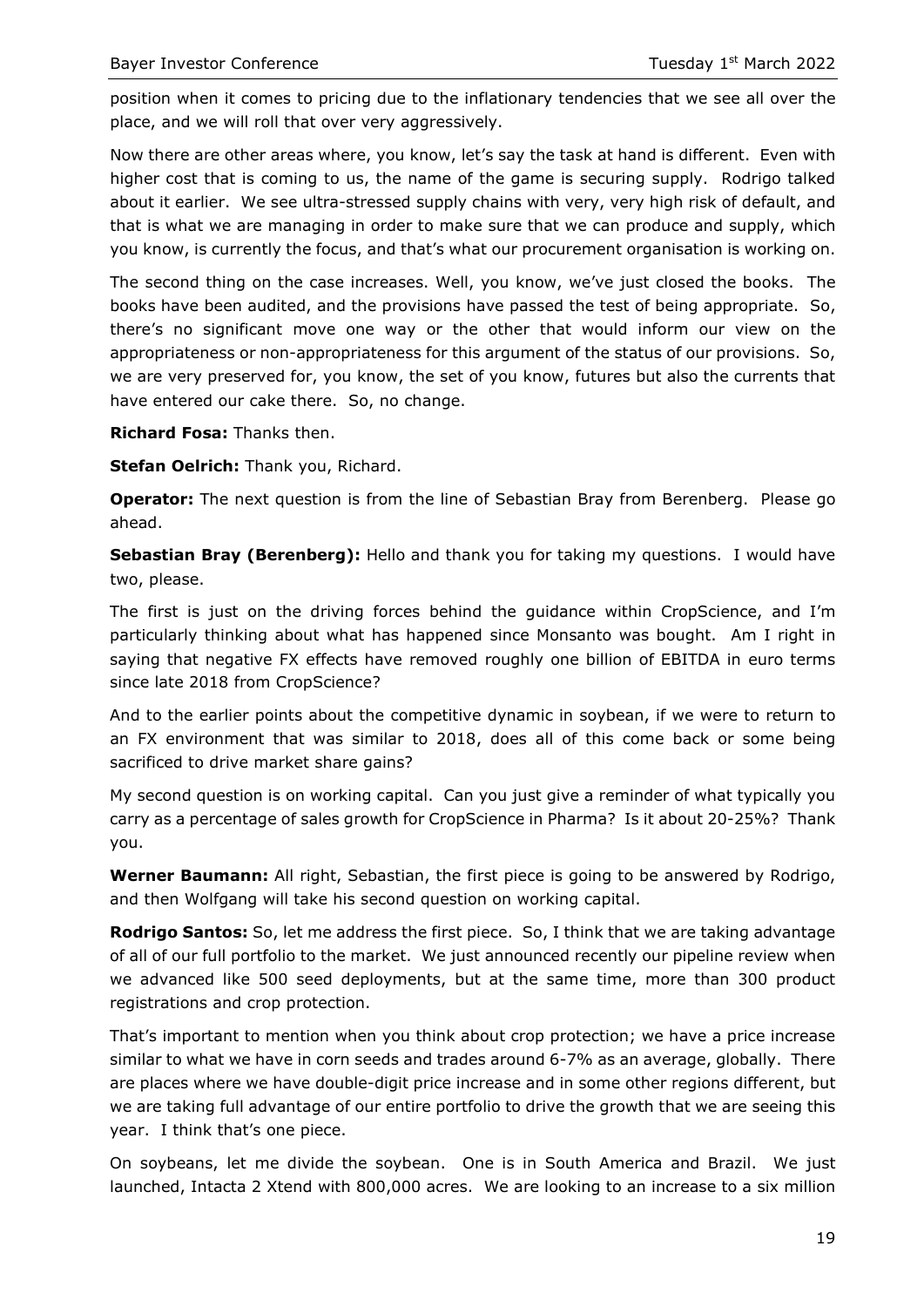acres. We have a 5% price increase. So, we are seeing great dynamics again in Brazil. In the US, it's more a competitive market, and we're going to be competing in the market as we had last year.

I think that the launch of Xtend Flex with 16 million acres was very important for us. We defend our number one position on the weed control in North America. We are going to continue to do that for – for this year. So overall, when I think about the growth that we have for 2022, I think we are taking advantage of our full portfolio. We are maximising the opportunities where we see the opportunities and minimising the risks that we were talking before. So that's a little bit of my overview on the CropScience. I hope that answers your question.

**Wolfgang Nickl:** Now, Sebastian, I'll go into the working capital, thinking a bit more from a corporate perspective. First of all, we were quite pleased with what all the teams have done last year. Our free cash flow was significantly better than what we had forecasted.

For the total company, the working capital to sales ratio came somewhere from 37 to like 34%. I think it's important when you look at this for Crop in particular that you also take the pre-pays in consideration because your traditional receivables inventory and payables won't do the trick because we always have very significant pre-pays there. And if you take that into consideration, it's around the corporate average. I hope that helps you with your question, Sebastian.

**Sebastian Bray:** Yes, indeed. Thank you for taking my question.

**Wolfgang Nickl:** You're welcome.

**Rodrigo Santos:** Thank you, Sebastian.

**Operator:** The next question is from the line of Jo Walton from Credit Suisse. Please go ahead.

**Jo Walton (Credit Suisse):** Thank you. Two questions.

Firstly, I wonder if you could tell us a little bit more about the impact of your business in Russia and Ukraine. If the situation stays as it is, and it's obviously very difficult to get things in and out of Ukraine and Russia's with sanctions. Could you just give us some sense of what the impact could be on your business?

And on a Pharma question, EYLEA is obviously doing extremely well, and you're telling us that part of this is the launch of the prefilled syringes. We've recently had the two-year data in from faricimab. I wonder if you could tell us how you feel EYLEA, particularly perhaps the 8mg EYLEA, would compete with that to two-year data on faricimab and therefore how long we can expect to see EYLEA continue to grow, ignoring anything to do with patent expiries. Many thanks.

**Operator:** Hello, Mr Maier. Can you hear us?

**Werne Baumann:** The most fundamental needs all of us have is access to food and access to your health and health supplies. So, with that, currently, there are no limitations when it comes to sanctions.

We, of course, will be subjected to your mandate of politics, and we will adhere and cater to those. But as we speak, you know, I think all of the sanctions are designed to hit those in power and to protect those who suffer from the situation most. And this is actually the civil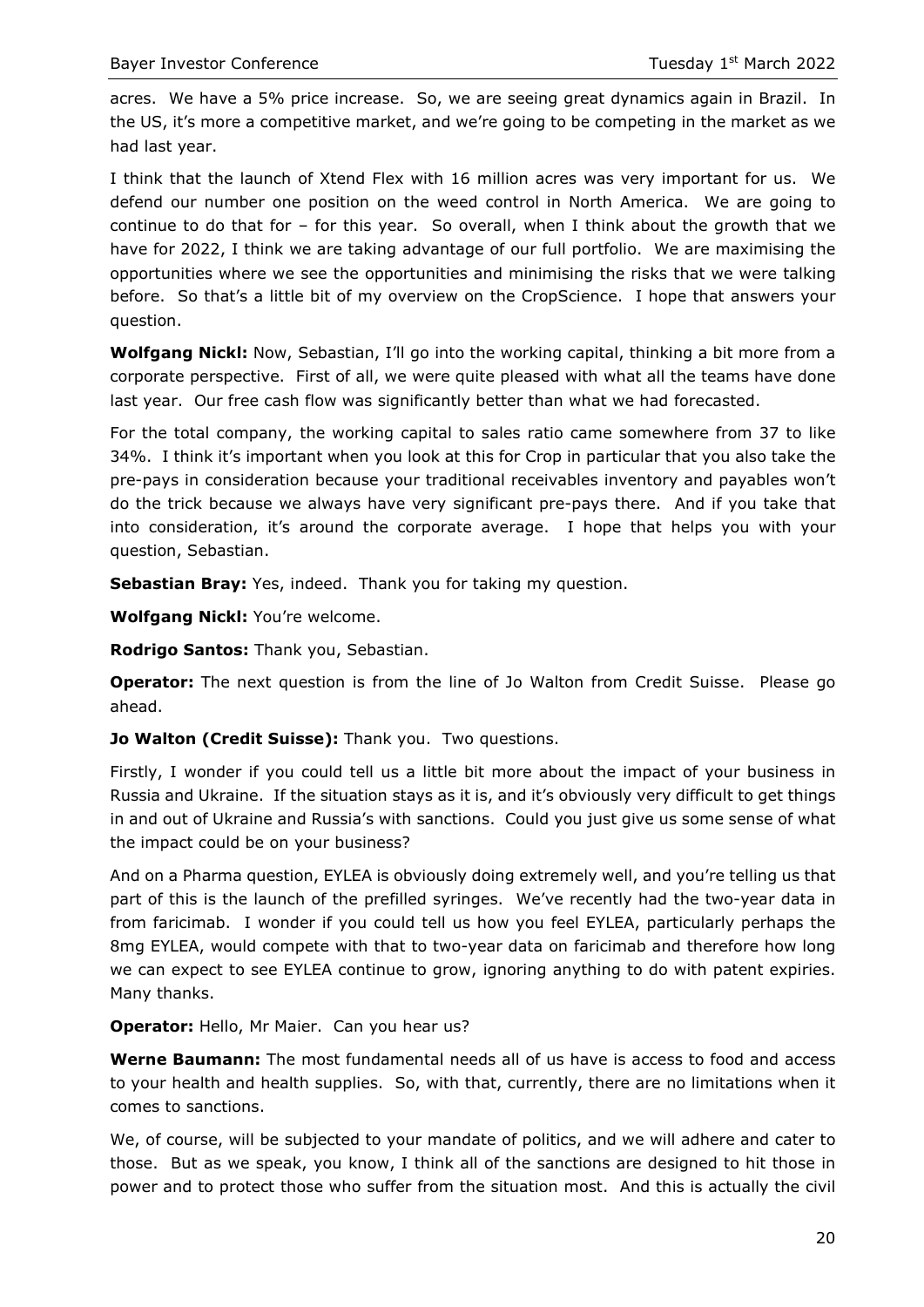population, and our products are the ones that we have to continue to make available to these people because a lot of them are kind of, you know, on our medicines and they need to have access to it. And we'll go out of our way in order to provide it.

Secondly, the overall situation in Ukraine and Russia, of course, continues to change by the hour. We have strong crisis management resources and teams that report to the board on the topic when it comes to supply when it comes to you know, ensuring that we have logistics and transport. It's one of the bigger challenges right now.

And then your first things first; first things are that we take care of our own people in these countries and there are some very, very basic needs people have right now. One is access to safe housing, which means shelter that we are organising and providing, also with a lot of private initiatives of our people on the ground. And secondly, as you have seen the pictures in the news that people can't get a hold of cash. We are providing our people in Ukraine with advanced cash payments so that they get by with, let's say, the most urgent needs that they have locally, yeah? The rest of it, we have to play it by the hour, really,

**Stefan Oelrich:** Hi, Jo. Stefan here. So, thanks for your question on EYLEA. Glad to see that you're following this closely and especially the very positive growth momentum that we're seeing.

So yeah, we're following up obviously also on what's happening in terms of clinical data from faricimab. I think this looks good, and they're catching up to us. I mean, we already at the given doses have a four-month dosing interval with our treatment treat and extend. So, they're catching up to that now with – with what they have. I think we're always one step ahead up to now.

So, in terms of growth, that's indeed a topic we will have to address in terms of also peak sales that we can achieve with – with EYLEA moving forward because we're impressed by how solid EYLEA is. And so, I would think that we can expect continued growth in the coming years only impeded by loss of exclusivity that will occur around 2025.

**Operator:** The next question is from the line of Falko Friedrich. Please go ahead.

**Falko Friedrich (Deutsche Bank):** Hello, it's Falko Friedrich from Deutsche Bank. Thanks for taking my questions. I also have two please.

The first one is going back to your CropScience guidance. So, taking the 7% organic growth that you are pointing out, you mentioned it several times on this call that the majority of this should be price. So, is it fair for us to assume that the split is roughly 5% price and 2% volume in 2022? And if that is correct, I still don't fully understand why the volume growth shouldn't be bigger this year. That's my first question.

And then the second one is on Pharma. You mentioned that the volume growth for Xarelto should largely offset the VDP impact. So, is it a fair assumption to assume low single-digit growth for the drug in 2022? Thank you.

**Rodrigo Santos:** So, let me address first the question here on that. Yeah, you're fair to say that you reinforce the point that I made it. Yes, the main driver of our growth is pricing that we see that. Some of the volume gain that we have in corn that I mentioned, especially in gaining market share and also the expansion of fungicides. You also have some of the downsides included in the plan, in terms of the cost increase in some other elements of that equation. But overall, I would say that the far majority of that price of the growth that we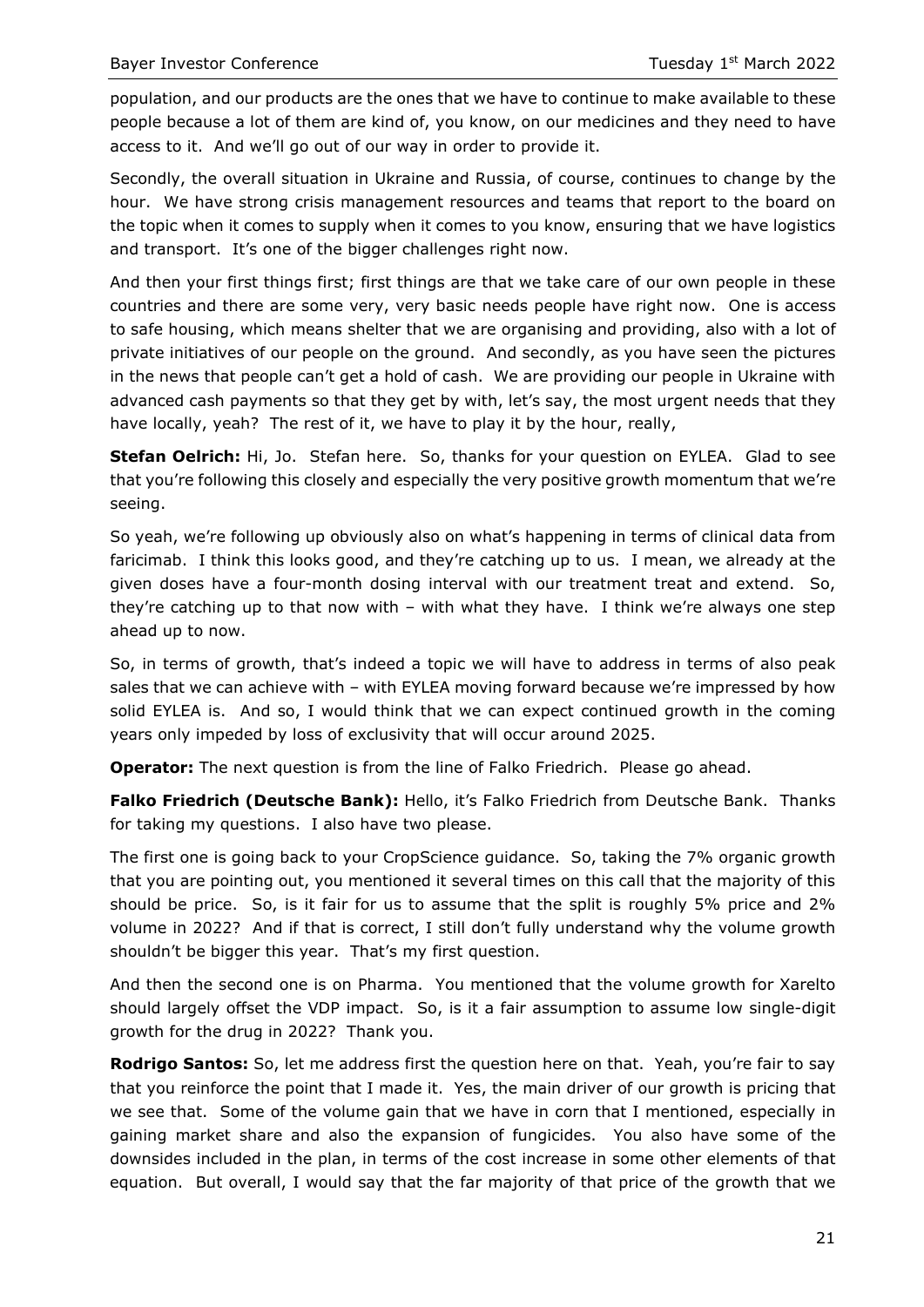have for 22 is pricing. Half of that coming from the herbicide line, and half of that coming from mainly all the other crop protection products in the corn. That's right. That's right.

**Stefan Oelrich:** Yes, thank you for your question on Xarelto, Falko. I think it's important that I give you more colour on this one.

So, we did manage to compensate in '21, the price decreases by increased volumes. For '22, given that we have a full year of VDP impact in China, this is going to be much, much harder. So, what we do expect, given the importance of China – and for this year, we may be facing a slight decrease even in Xarelto in '22.

We're obviously following this closely because Europe continues to be strong, but we're now seeing the first impact, especially through China. So, '22 is a tough year for us.

**Falko Friedrich:** Okay, thank you, and a brief follow up for Rodrigo, if I may? Does your guidance assume that you're winning market share in corn but losing market share in soya in '22?

**Rodrigo Santos:** So, we are gaining market share in corn. We are not assuming that in soybeans. I think that we are not considering a significant expansion in soybean. That's fair to say when we think about the volumes that we plan and especially for North America, different from what I mentioned about South America, right? So, we always talk about soybeans. I want to split that equation.

In South America, we are seeing a significant expansion of INTACTA 2 XTEND platform. We are seeing great momentum, and we're going to continue seeing momentum. On the US market, we are a more competitive environment that we are not planning a significant expansion on the plans.

**Falko Friedrich:** Okay, thank you.

**Operator:** Ladies and gentlemen, we kindly ask you for your understanding that we have to close this call now due to time contracts. Excuse me, Mr Maier, please continue with any other points you wish to raise.

**Oliver Maier:** Right. Thank you so much, Nairobi. Much appreciated. And thanks to all for your time today and the attention. Greatly appreciated. And this closes our call for today. Stay safe, and we talk soon. Thank you so much.

**Operator:** Ladies and gentlemen, this concludes the full year and fourth quarter 2021 investor and analyst conference call of Bayer AG.

Thank you for participating. You may now disconnect.

[END OF TRANSCRIPT]